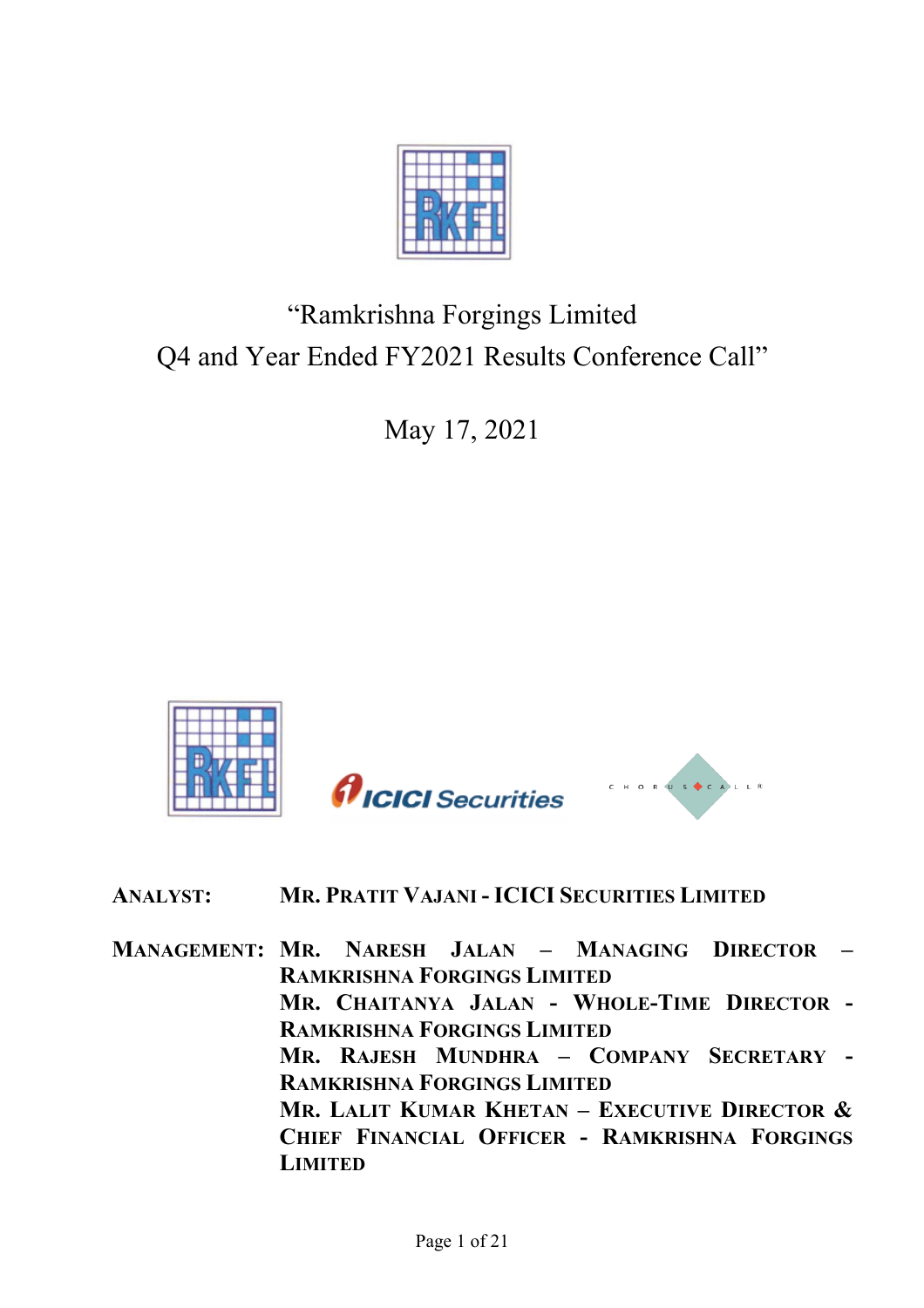

**Moderator:** Ladies and gentlemen, good day and welcome to the Ramkrishna Forging Limited Results Conference Call for Q4 and year ended FY2021. As a reminder, all participant lines will be in the listen-only mode and there will be an opportunity for you to ask questions after the presentation concludes. Should you need assistance during the conference call, please signal an operator by pressing "\*" then "0" on your touchtone phone. Please note that this conference is being recorded. I now hand the conference over to Mr. Pratit Vajani from ICICI Securities Limited. Thank you and over to you Sir!

Pratit Vajani: Thank you Faizon. Good morning everyone. Welcome to the Q4 conference call of Ramkrishna Forgings Limited. We are here represented by the management Mr. Naresh Jalan, Managing Director, Mr. Chaitanya Jalan, Whole-Time Director, Mr. Lalit Khetan, Executive Director and CFO, and Mr. Rajesh Mundhra, Company Secretary. Now I request Mr. Lalit Khetan to initiate the opening comments. Thank you Sir.

**Lalit Kumar Khetan:** Thank you Pratit. A very good morning to everyone. We welcome you to concall hosted by our company for the quarter end and year ended March 31, 2021. I have with me Mr. Naresh Jalan, Managing Director, Mr. Chaitanya Jalan and Mr. Rajesh Mundhra on this concall today.

> The total operational revenues for this quarter have been Rs.517.88 Crores as compared to Rs.226.46 Crores in the corresponding quarter. The total operational revenues for the year has been Rs.1288.37 Crores as compared to Rs.1117.83 Crores in the corresponding period. The company had achieved an EBITDA net of other income of Rs.107.67 Crores for this quarter as against Rs.36.76 Crores for the corresponding quarter.

> The EBITDA net of other income for the year ended March 31, 2021 has been Rs. 229.92 Crores against Rs.203.72 Crores in the corresponding period. The EBITDA margins net of other income stood at 17.85% for the year as on March 31, 2021 compared to 18.32% in the corresponding period. The net debt as on March 31, 2021 is about Rs.1070 Crores that is after adjusting bill discounting finance in respect of Tata Motor bills of about 68.50 Crores and cash and bank balances of Rs.266.58 Crores from the gross debt.

> Out of 1070 Crores we have a long-term debt of 663 Crores and working capital borrowing of Rs.313 Crores and Rs.94 Crores is the current maturity of long-term borrowings. Again due to stoppage of containers and congestion in ports, the company had to incur additional cost of about 8.5 Crores on export logistics during the quarter. Otherwise, EBITDA margin in this quarter could have been higher by 170-basis point.

> We have achieved the total capacity utilization of about 92.95% in this quarter against 82.9% in the sequential quarter. We have achieved a domestic sales tonnage of 21217 tons for this quarter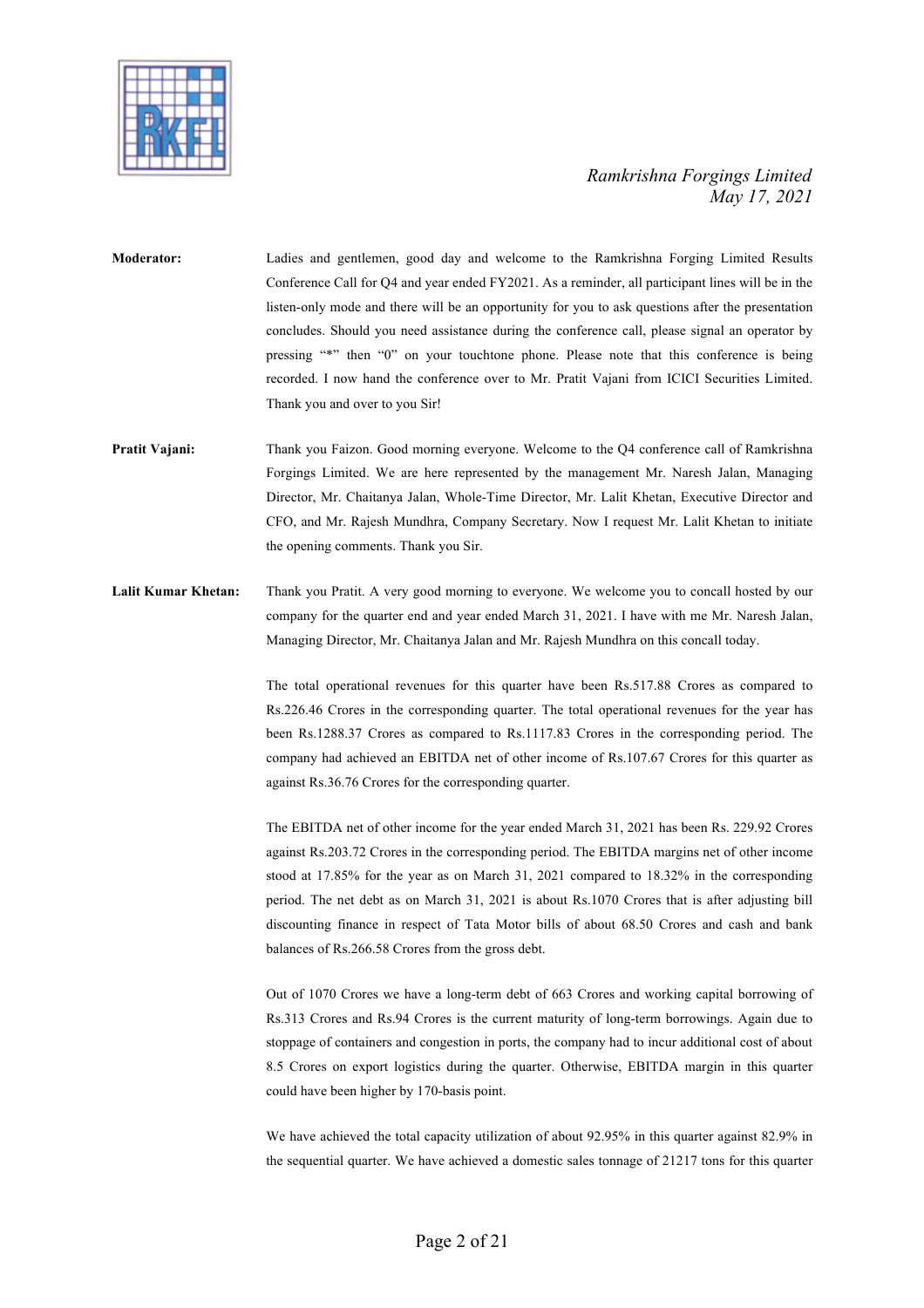

as against 17366 tons in sequential quarter. We have achieved an export sales tonnage of 9693 tons for this quarter against 8048 tons in the sequential quarter.

The export sales for the quarter have been Rs.189.79 Crores as against Rs.155.80 Crores in the sequential quarter. The company has uploaded an investor presentation providing a quite a few details. We request to the investors not to raise any customer specific queries during the concall. Thank you.

- **Moderator:** Thank you. We will now begin the question and answer session. Ladies and gentlemen, we will wait for a moment while the question queue assembles. The first question is from the line of Abhishek Jain from Dolat Capital. Please go ahead.
- **Abhishek Jain:** Thanks for the opportunity. Congrats for a strong set of numbers. Sir, if you could throw some light on the domestic demand and production size. What sort of the hurdles and basically the industry is facing post second wave of COVID and what are the supplying production site headwinds?
- Naresh Jalan: I think as of now post the COVID surge, second surge, I think, most of the dealers right now are closed and the OEMs have gone for block closure because they are not able to get the parts from across India and they are unable to assemble the vehicle while the underlying demand remains strong in M&HCV mostly on the tipper vehicles side but as of now in the last one month, we are seeing tonnage and sales decline, but we feel once the COVID surge settles down, and most of the dealership opens as well as the manufacturing opens across pan India we will see demand again clogging back, because the underlying demand is not soft.
- **Abhishek Jain:** So, most probably that demand will bounce back from the second half onwards, because usually monsoon is the link for the M&HCV?
- **Naresh Jalan:** I do not think, monsoon is going to play much of the issue, because the demand side is pretty strong. So, we feel immediately once it opens up maybe with a lag of fortnight the demand is going to come back.
- **Abhishek Jain:** Sir, my second question on the margin front, as RM prices has gone up significantly, are you able to pass it to the customers between the export side as the weak period is likely, the realization growth in export just 1% quarter-on-quarter? So how much price hike have you taken in Q4 and how much RM inflation impact do you see in Q1 FY2022?
- Naresh Jalan: RM basically is 100% pass on for us both in exports and domestic market, but as rightly pointed out in the last quarter we have not been able to pass on the price hike of the raw material because international prices took a turn in the mid of the quarter and we have been able to pass on the hike from April 1, 2021 onwards.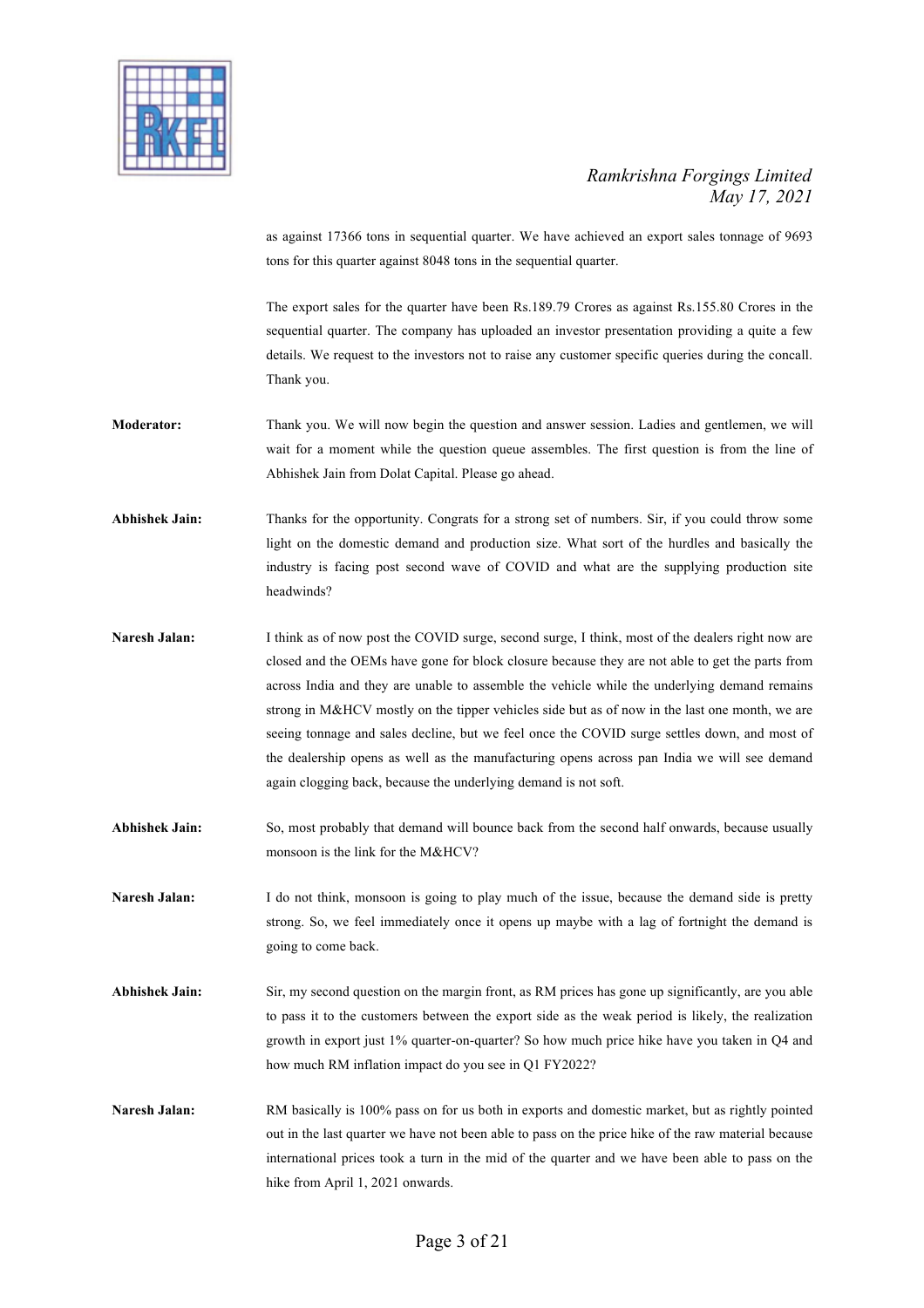

| <b>Abhishek Jain:</b>      | So, what sort of price jump can we see in Q1 FY2022?                                                                                                                                                                                                                                                                                                                                                                                                                                                                                                                                                                                                                                                                                                                                        |
|----------------------------|---------------------------------------------------------------------------------------------------------------------------------------------------------------------------------------------------------------------------------------------------------------------------------------------------------------------------------------------------------------------------------------------------------------------------------------------------------------------------------------------------------------------------------------------------------------------------------------------------------------------------------------------------------------------------------------------------------------------------------------------------------------------------------------------|
| Naresh Jalan:              | Whatever raw material pricing has gone up same has been passed on with effect from April 1,<br>2021.                                                                                                                                                                                                                                                                                                                                                                                                                                                                                                                                                                                                                                                                                        |
| <b>Abhishek Jain:</b>      | Sir, in the past years, your capex is around 700 Crores, but your capacity addition looks at around<br>2550 metric tons for the sales line. So, please can you throw some light on your maintenance<br>capex and the growth capex in the last three years, so we can get a better visibility on the capex<br>side?                                                                                                                                                                                                                                                                                                                                                                                                                                                                          |
| <b>Lalit Kumar Khetan:</b> | Abhishek, we did about 237 Crores capex in the last year and out of that maintenance capex was<br>around 15 Crores to 20 Crores. Rest has gone to the project. We have added all the secondary<br>line in the last quarter of this financial year and which is having a capacity of 10200 tons, but<br>2550 metric tons we have only added in one quarter for the purpose of pro-rata calculation, so<br>10200 in capacity has gone up and also we have started fresh line and revenue facility in the<br>month of April also, so that also gives us an additional 70000 tons production capacity. Another<br>10000 tons capacity will be there of the additional placement within three to four months. So,<br>entire 37000 capacity what we envisage will be in place before August 2021. |
| <b>Abhishek Jain:</b>      | The total capex tonnage that would be around 187000?                                                                                                                                                                                                                                                                                                                                                                                                                                                                                                                                                                                                                                                                                                                                        |
| <b>Lalit Kumar Khetan:</b> | Yes.                                                                                                                                                                                                                                                                                                                                                                                                                                                                                                                                                                                                                                                                                                                                                                                        |
| <b>Abhishek Jain:</b>      | How much more capex is are required to complete all these?                                                                                                                                                                                                                                                                                                                                                                                                                                                                                                                                                                                                                                                                                                                                  |
| Naresh Jalan:              | See, almost we have done out of 354 Crores what we planned we have almost incurred 300<br>Crores till March 31. In the current year it will be around 50 Crores further we need to spend to<br>complete this entire capex to achieve 187000 ton capacity, just another 15 Crores, 20 Crores will<br>go in the maintenance capex in this year, so another 70 Crores you can say is the required total in<br>the capex for the year FY2022.                                                                                                                                                                                                                                                                                                                                                   |
| <b>Abhishek Jain:</b>      | How much is the revenue mix for M&HCV and for the domestic side in FY2021 and you were<br>also looking to expand your capacity in the passenger vehicle, so you have added the passenger<br>vehicle capacity just now or you have already added in the past?                                                                                                                                                                                                                                                                                                                                                                                                                                                                                                                                |
| Naresh Jalan:              | First of all overall we do not have any benchmark in terms of domestic. Overall, in terms of the<br>total topline close to around 20% is LCV and 80% is M&HCV and auto sales and the passenger<br>vehicle capacity is going to come like Mr. Lalit has said by August 2021 it is going to get<br>completed.                                                                                                                                                                                                                                                                                                                                                                                                                                                                                 |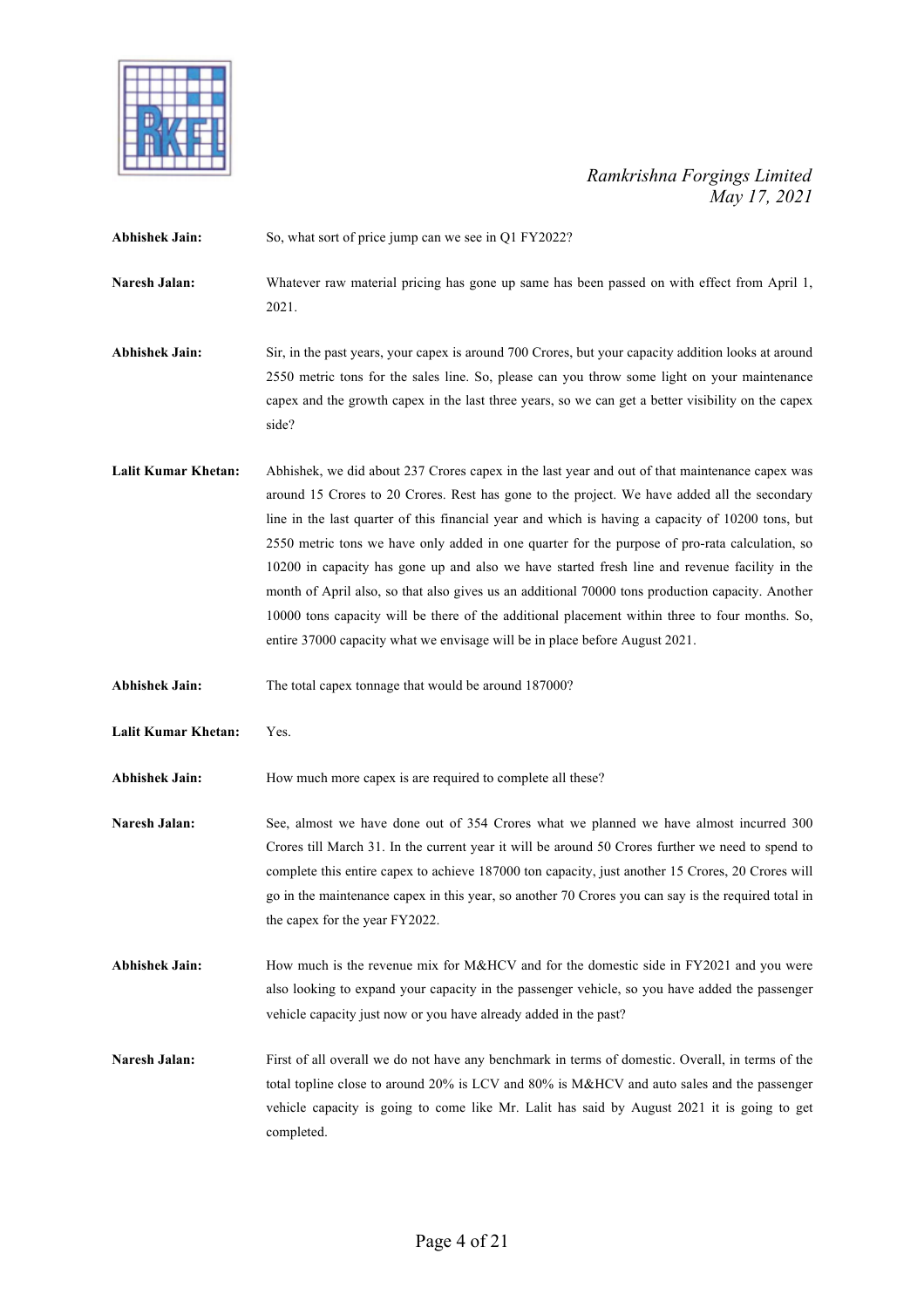

- **Abhishek Jain:** Sir my last question is related with the working capital? The debtor days has gone up significantly in FY2021 and now stands around 159 days? Even in the last quarter it was 190 days? Is the vendor inventory is higher in export side, which is putting pressure on the working capital or what is the reason?
- Lalit Kumar Khetan: No Abhishek if you look carefully at the numbers if you looking at full year numbers then it is looking higher. If you look at three month number if you compare it from the last year, it is actually lower. If you look at three month number because performance has come in the last six months and we are calculating on the 12 month basis. So if we look at three month number 574 topline and 559 Crores for debtors so it is only around 98 days and in this also we have added Tata Motor bill is amount for Rs.68 Crores, which was not there last year. If you reduce that it will come down to 86 days debtors.
- **Abhishek Jain:** For full year FY2022 we can assume that that the debtor days which we are able to see around 159 days that will come to around 90 to 100 days?
- **Lalit Kumar Khetan:** Yes certainly. It will be around 90 days.
- **Abhishek Jain:** That is all from my side. Thanks Sir.
- **Moderator:** Thank you. The next question is from the line of Vipul S from Reliance Securities. Please go ahead.
- **Vipul S:** Congratulations for a very strong performance and thank you for taking my question. Sir again follow up on this working capital side only our net debt has gone up sequentially as well as Y-o-Y? Despite our net working capital days has come so can you give some detail on this and what is our repayment planning on that?
- **Lalit Kumar Khetan:** See net debt has gone up only due to the capex we incurred. I earlier explained that we have added about Rs.235 Crores on the committed capex this year and still my debt has gone up by only 124 Crores this year despite the first two quarters being bad and company making a profit in the last two quarters. So my debt number even after capex addition of Rs.235 Crores our capex has gone up only by Rs.124 Crores and working capital addition has also gone up in the last two quarters. So if you look at the last two quarters absolute number net working capital pricing has also not gone down in absolute number. The number of days it may have gone down, but absolute number it has not gone. There is a plan of repayment, we have an obligation of about repayment of Rs.95 Crores in the next financial year.
- **Vipul S:** This Rs.95 Crores repayment so the next two to three years where do you see debt to come down?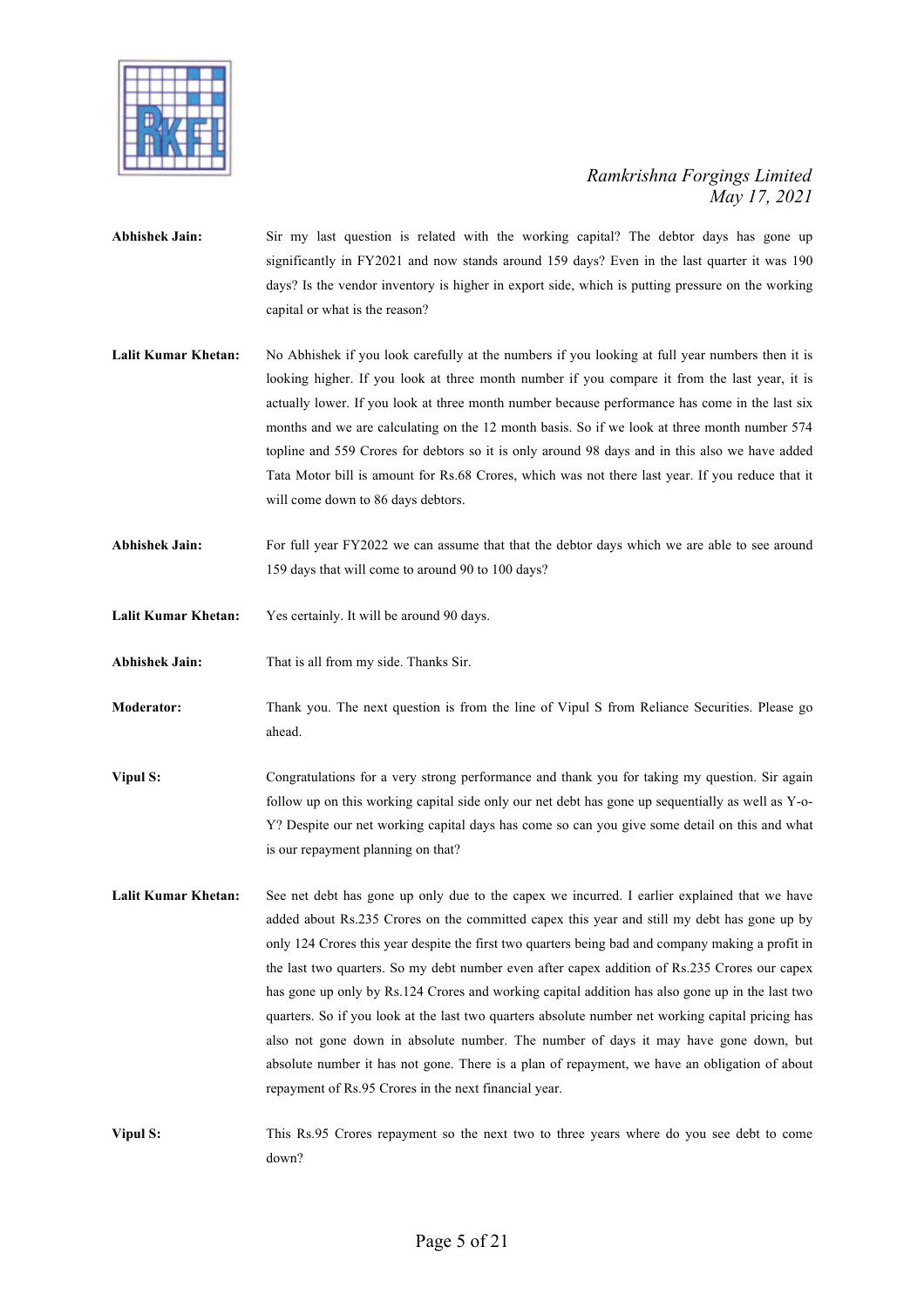

- **Lalit Kumar Khetan:** From here on every year, we intend to reduce the debt only and whatever be the cash flow of the company at least one-third of that, minimum one third of that will be deployed towards the reduction of debt only.
- **Vipul S:** Sir my second question is in our presentation on page number eight we have given that in second point witnessed encouraging new business wins and client engagement across categories so can you throw some more light that in this quarter which are the new business wins and new clients we added?
- **Naresh Jalan:** We will not be able to name the clients but we have in terms of in Europe we have made some significant inroads as well as in North America we have made considerable inroads in light vehicle segments.
- **Vipul S:** Sir though you will not give name but can you quantify what will be the quantum of this new orders on an annual basis?

Naresh Jalan: Annualized basis from the year FY2023 it will be close to around \$25 million.

- **Vipul S:** Sir lastly again on the light vehicle also we have mentioned that we have made significant inroads in North America and topline and bottomline will start getting reflected in FY2023- FY2024 so what would be this quantum in FY2022 and more details on this light vehicle side is there anything?
- **Naresh Jalan:** This \$25 million business which we have been able to get, I think the entire volume is from light vehicles. This year full year will go into making of samples and pieces and lots. Next year the entire money will come into the topline and because of light vehicle volumes and consistent volumes we will be able to make better margins in terms of realization.
- **Vipul S:** Sir just followup on this anything sizeable from the domestic side on LV, light vehicle side?
- Naresh Jalan: No. I think it is entirely export driven.
- **Vipul S:** The similar geographical contribution from passenger vehicle side?
- **Naresh Jalan:** No. I think passenger vehicle our capacity setup is yet to get completed. I think it will take another two or three months time before the capacity is in place. After that we will start booking orders. Right now we are not booking orders. We would like to see the samples everything before we start booking order on those.
- **Vipul S:** We will target Indian customers or we will be globally mainly?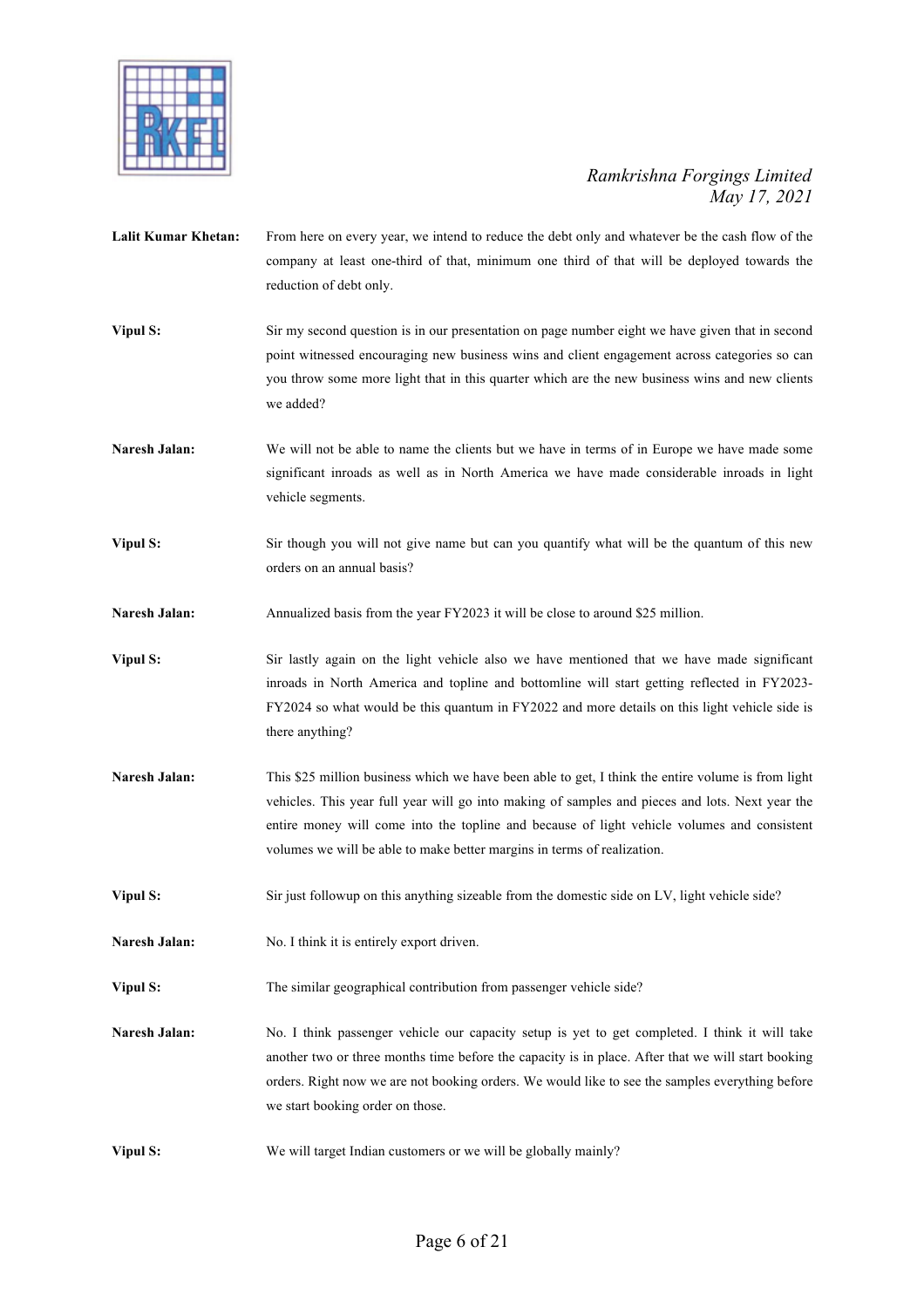

- **Naresh Jalan:** We are targeting any and every customers. So we have not made any details in terms of which customer. We are already in talks with lot of customers in domestic market as well as on the internal market.
- **Vipul S:** Lastly Sir on the margin side this quarter revenue geography wise as well as everything goes quite favorable still do you think any further scope for margin improvement in 2022-2023 and what will be the driver for that?
- **Naresh Jalan:** I think as the capacity utilization improves, I think there will be a significant improvement in terms of margins. We are already with the capacity so capacity is going to get utilized. In domestic market we are just waiting for the market to open and I think we are fortnight away from things to stabilize and open up.
- **Vipul S:** Thanks Sir and all the best.
- **Moderator:** Thank you. The next question is from the line of Sanjay Dam from Old Bridge Capital. Please go ahead.
- **Sanjay Dam:** Congratulations for a wonder set of numbers. Two to three questions from my side is that when I look at your realization last year domestic realization was Rs.150000 a tonne? This year it is also Rs.150000 a tonne? Any reason why it is on a Y-o-Y and that is also in the case of export market? There is no change so if nothing else has changed should not the higher raw material cost got reflected in the realization per tonne, higher realization per tonne?
- **Naresh Jalan:** I think Sanjay probably I think quarter-on-quarter if you see the realization in domestic has improved considerably. In export side like in the previous question I have explained we have not been able to pass on the raw material price hike in the month of January to March because in export indexes, which we follow in terms of contract all the increases came in January, February and March.

**Sanjay Dam:** In Y-o-Y it is static?

- **Naresh Jalan:** I think basically it is a question of product mix also. Basically raw material price hike we have been able to pass on April 1, 2021. So you will be able to see export realization going up significantly in this quarter.
- **Sanjay Dam:** Sure domestically you do not expect much change?
- **Naresh Jalan:** No. I think raw materials prices have been stable from April 1, 2021. I think OEMs have not yet decided on the price increase because of the COVID right now and because April and May has not been very good for the domestic OEMs I think steel price has not yet been discussed at all. I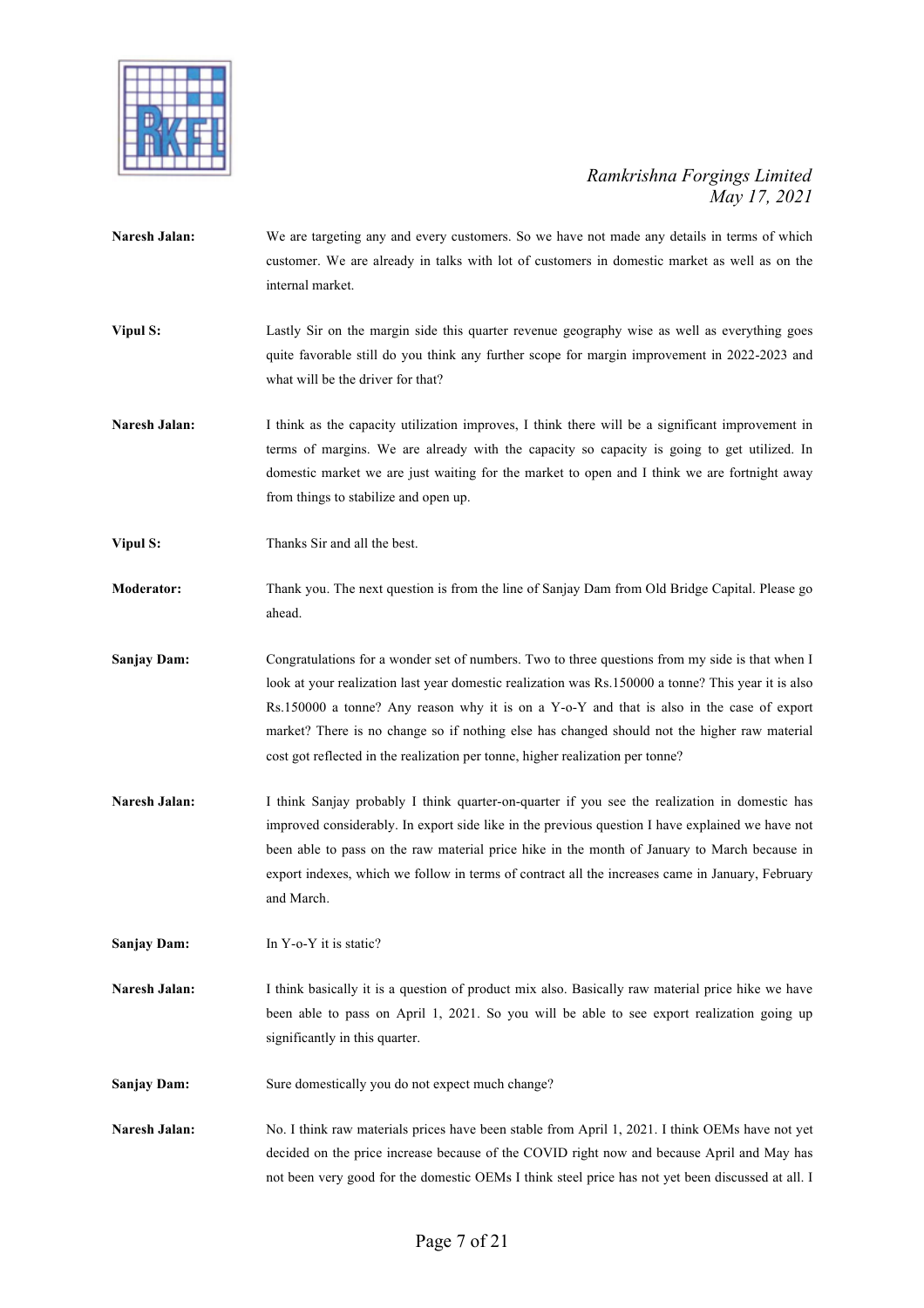

| think probably when everything opens up we will see some murmuring going on and if that really |
|------------------------------------------------------------------------------------------------|
| goes through then that hike will come into place, but anything whatever happens will happen    |
| only after July 1, 20201.                                                                      |

**Sanjay Dam:** Sure. When I look at our export revenues FY2020 we were at Rs.438 Crores, FY2021 we did FY2021 we did Rs.525 Crores, the last quarter of FY2021 you did Rs.190 Crores so when I look at FY2022 and FY2023, FY2023 you did mention some new orders that you won? I presume they will incremental over what we already announced as mentioned in earlier few calls so this Rs.190 Crores is it safe to kind of extrapolate it or it does not happen that way?

**Lalit Kumar Khetan:** It happens that way only. I think Rs.190 Crores is the benchmark, which we have said. I think full year I think we should look at close to Rs.800 Crores of exports minimum exports for this year.

**Sanjay Dam:** Right and in FY2023 should you reach Rs.1000 Crores odd?

**Naresh Jalan:** I think this 25 million which we have won this entirely is going to come into effect next year and our entire thrust in the new capacities, which we have built, is giving a lot of thrust to us in terms of exports to new geographies also. I think like we are very bullish for next two years in terms of exports.

**Sanjay Dam:** Right and wish you all the best on that. The other question was that if I look at the export incentive, you are still booking some export incentive so I thought that the new norms are yet to come in so is it that part which is not dependent on that work type which is the other parts, which we will continue to get, export part?

**Lalit Kumar Khetan:** No. The other part we are certainly accounted for duty drawback and on the RoDTEP part, we have gone very conservative. We have just accounted for 0.5% of exports against 3% of MEIS. So that is a very conservative part of RoDTEP because RoDTEP numbers are still not out. Once the actual RoDTEP rates are out then we will account as per the actual numbers.

**Sanjay Dam:** So Rs.4.5 Crores is pretty safe to assume?

**Lalit Kumar Khetan:** Yes, this is a very conservative.

**Sanjay Dam:** You did give us some very good sense on where exports are headed. So far as the wastage is concerned in a normalized situation given your capacity so basically, if I saw your presentation you are almost at 92% utilization so where are we headed from here? I mean you do not have too much of headroom so far as utilization is concerned. So, what will drive?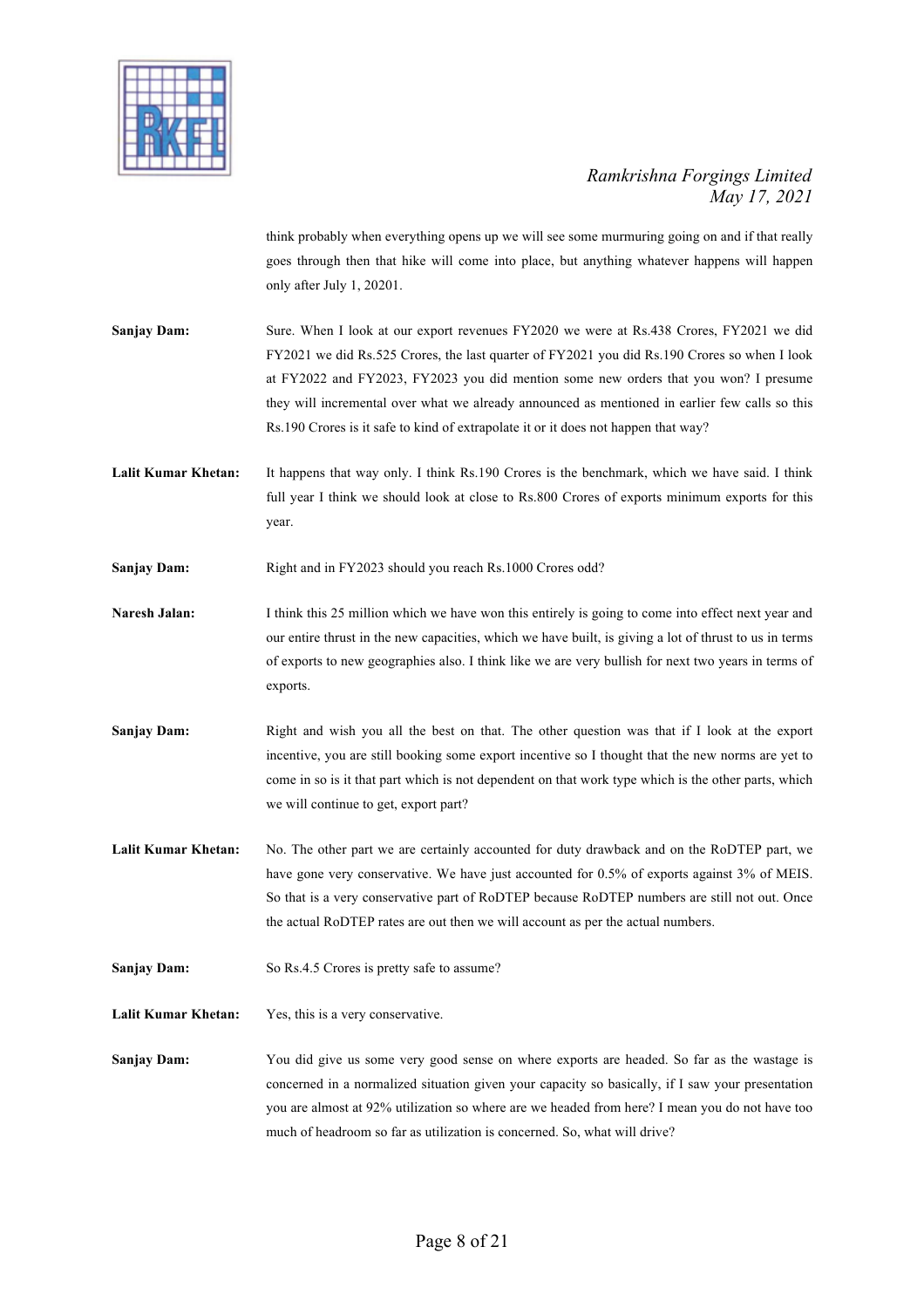

- **Naresh Jalan:** I think it is a very hypothetical question right now because of the current month, if you see current two months it has been a complete washout, with the domestic side. **Sanjay Dam:** That is fine. I am not talking about that is fine, you cannot do anything, you cannot do anything about it anyways? **Naresh Jalan:** But actually if I rightly say the demand side is very strong. Whenever we speak to the OEMs and other places right now, demand side is still very strong and because of this oxygen shortages and all the OEMs closing down as well as ancillaries they are short of lot of parts so they are not making vehicles and as soon as this opens up, I think you will be able to see numbers again clocking up and strong numbers clocking up. This year, we expect one of the best years to happen in M&HCV sector in domestic market and to answer to your question in terms of capacity, I think you are, we are well, prepared with both domestic and export markets strengthening, I think we are looking at further improving our capacity utilization as well as like you 92%, which Lalit has said in his opening remarks. Basically, these are numbers which we derive from the tooled up capacity, but there are always Kaizen and other things which we continue to do in the plant which goes unrecorded and these are places where we may exceed whatever we feel that the capacity is there so we have much headroom left still for improving our topline with the domestic industry as well as export industry which is going strong. **Sanjay Dam:** Got it Sir. Thank you so much for taking all my questions and wish you all the best. **Moderator**: Thank you. Next question is from the line of Kaushik Poddar from KB Capital Markets. Please go ahead. **Kaushik Poddar:** In the presentation you have talked about more per car so just to understand your philosophy as to how you look for the next five years I mean, how you are going about it? **Naresh Jalan:** Can you repeat your question? I think your voice is breaking. **Kaushik Poddar:** If you can elaborate on the more car part of? **Naresh Jalan:** Basically content part of it. **Kaushik Poddar**: Yes I mean, how has it worked out over the past years and how do you see three to five years down the line?
- **Naresh Jalan:** As a company our continuous endeavor is to improve the content per vehicle and this has been always our work post the COVID we have learnt from what we did in the past and we right now are looking at not in terms of increasing particular component in terms of number of vehicles, we are looking at content per vehicle so I think we are developed a lot of new parts in last over last,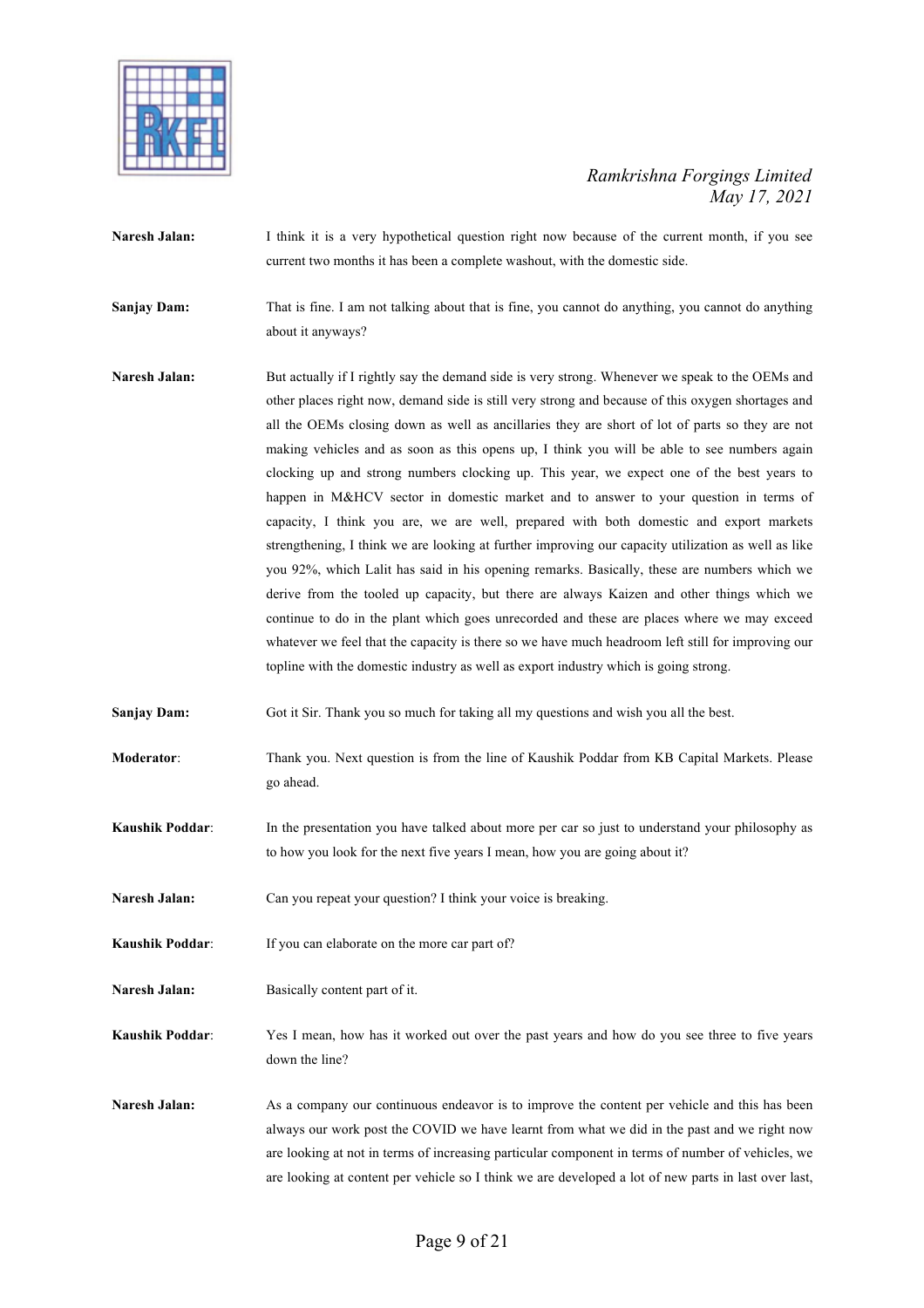

12 months, in terms of engine components, steering components, and as well as axle components, wherein we have improved our content per vehicle, and this is going to be a continuous affair because we feel that there is lot of availability in the market, in terms of improving contents from going from forging to machines and then to assemblies so we are following that system of getting into more value add products with the customer.

**Kaushik Poddar**: Okay, and do see things changing with the electric vehicles coming, will electric vehicle we using as much of your products?

Naresh Jalan: Yes, we do not see any major to supply disruption, because of electric vehicles, because an electric vehicle will be requiring steering or axle only the engine is going to and we do not have a major contributor in terms of engine.

**Kaushik Poddar:** As of now, what is your contribution from engine?

Naresh Jalan: I think it is only about two components we supply for engines, which are the crankshaft and connecting rods, so they are not major contributors to us and that also we are supplying only to LCV segments so, it is a very insignificant portion, I think maybe hardly put a number maybe 1% to 1.5 % of the total revenue.

**Kaushik Poddar**: Thank you.

**Moderator**: Thank you. The next question is from the line of Aditya Makharia from HDFC Securities. Please go ahead.

**Aditya Makharia**: Sir just wanted to know what is the outlook for Class 8 trucks in the U.S. because some commentary suggests that truckers are running short of inventory I mean they are running short of capacity but yet the production is not being ramped up?

Naresh Jalan: Aditya Class 8 trucks for till FY2023, we can safely say this calendar year 2023 not FY2023, calendar year 2023 we can safely say the market is going to be extremely strong, whatever we had feedback from our OEs over there and basically right now the OEs are not able to ramp up because of the shortage of chips because of you may be aware that there has been a major shutdown in the Japanese chip manufacturing facility. I think that is the reason they have not been able to ramp up, but last week we got information that the plant is back in production and I think in next two quarters, the chip production is going to match the required numbers. So we expect by December the things to normalizing, the class 8 segment in U.S.

**Aditya Makharia**: Sir CY2022 can they do 250,000 units?

**Naresh Jalan:** I think CY2022 I think 330000 is a figure which they talk about right not even 2.5.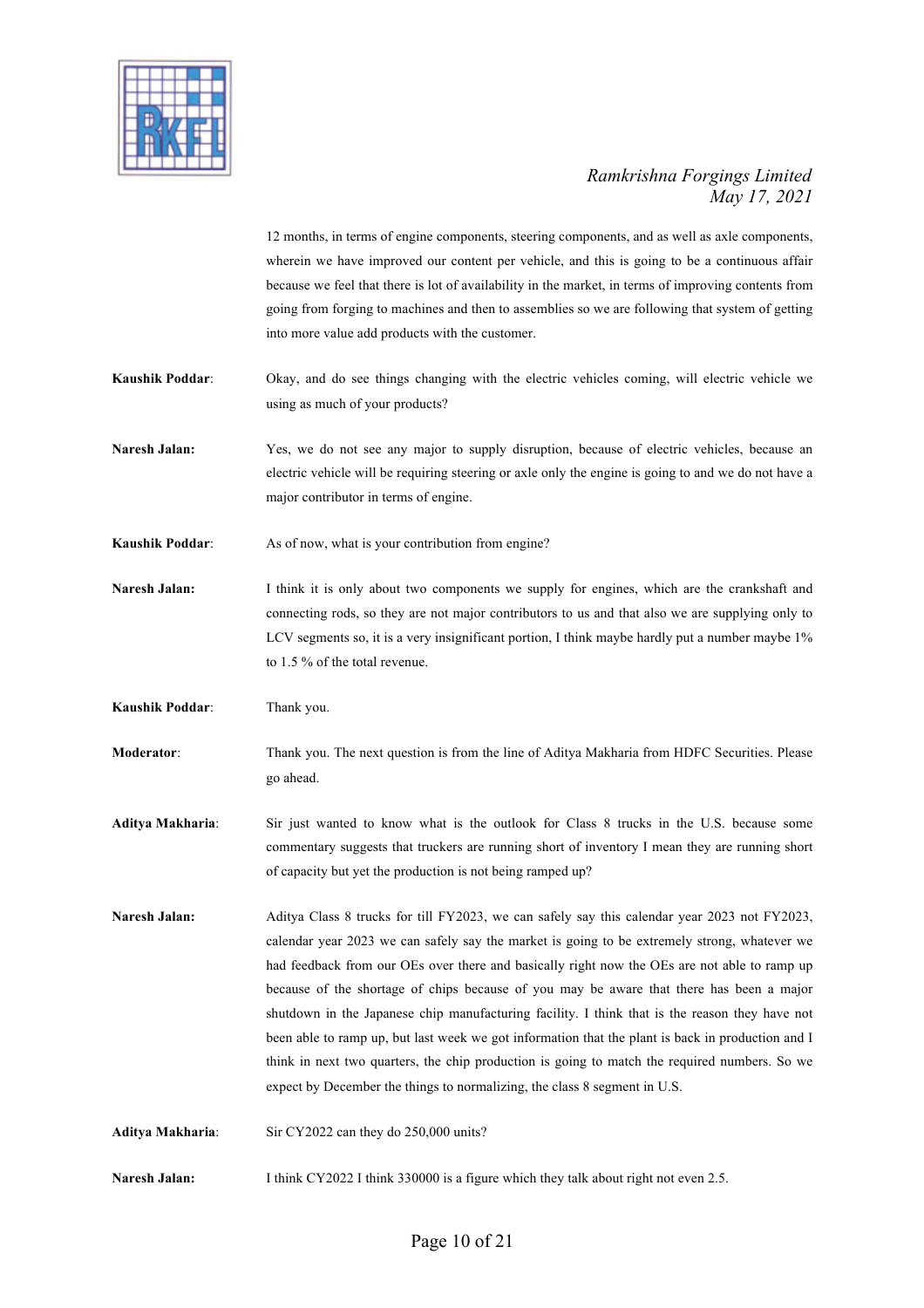

| Aditya Makharia:           | CY2021 must be 2.5 right?                                                                                                                                                                                                                                                                                                                                                                                                                                                                                    |
|----------------------------|--------------------------------------------------------------------------------------------------------------------------------------------------------------------------------------------------------------------------------------------------------------------------------------------------------------------------------------------------------------------------------------------------------------------------------------------------------------------------------------------------------------|
| Naresh Jalan:              | Yes.                                                                                                                                                                                                                                                                                                                                                                                                                                                                                                         |
| Aditya Makharia:           | Sir secondly just one followup question is any update on the acquisition we were pursuing under<br>NCLT there was one company?                                                                                                                                                                                                                                                                                                                                                                               |
| <b>Lalit Kumar Khetan:</b> | ACIL, still it is pending in the NCLT and the courts are right now under COVID where they are<br>just giving date and not taking it on priority and we are just trying to push it and we hope to get a<br>positive decision in next three to four months' time on this.                                                                                                                                                                                                                                      |
| Aditya Makharia:           | Just on housekeeping question in your presentation, you break up the capacity into forgings and<br>presses so I was just wondering what is the difference?                                                                                                                                                                                                                                                                                                                                                   |
| <b>Lalit Kumar Khetan:</b> | Forging is basically traditional that is the plant one that oldest plant and the press is basically the<br>latest plants which have been set up across last three years.                                                                                                                                                                                                                                                                                                                                     |
| Aditya Makharia:           | So this is a 16000 tonnes press is it?                                                                                                                                                                                                                                                                                                                                                                                                                                                                       |
| <b>Lalit Kumar Khetan:</b> | 12500, tonne press.                                                                                                                                                                                                                                                                                                                                                                                                                                                                                          |
| Aditya Makharia:           | Okay so basically your new forging capacity you are classifying it as presses because that is more<br>for high end work?                                                                                                                                                                                                                                                                                                                                                                                     |
| <b>Lalit Kumar Khetan:</b> | Yes.                                                                                                                                                                                                                                                                                                                                                                                                                                                                                                         |
| Aditya Makharia:           | Thank you.                                                                                                                                                                                                                                                                                                                                                                                                                                                                                                   |
| Moderator:                 | Thank you. The next question is from the line of Dhiral Shah from PhillipCapital. Please go<br>ahead.                                                                                                                                                                                                                                                                                                                                                                                                        |
| <b>Dhiral Shah:</b>        | Good morning Sir and congratulations for the great set of numbers. Sir my question is pertinent<br>to the non-auto side particularly railway and oil and gas so if you can share revenue details for<br>FY2021?                                                                                                                                                                                                                                                                                              |
| Naresh Jalan:              | I think the oil and gas industry is still going through a limbo. I think we do not see any major<br>thrust right now from the oil and gas industry. In railways last year, we did close down 28 Crores<br>or 30 Crores of revenue only because major part of the year, the railways was shut and this year<br>also, we do not expect very big numbers from railways while we expect railways to open up from<br>October onwards, in full fledged way but we are very, very optimistic on railways in FY2023. |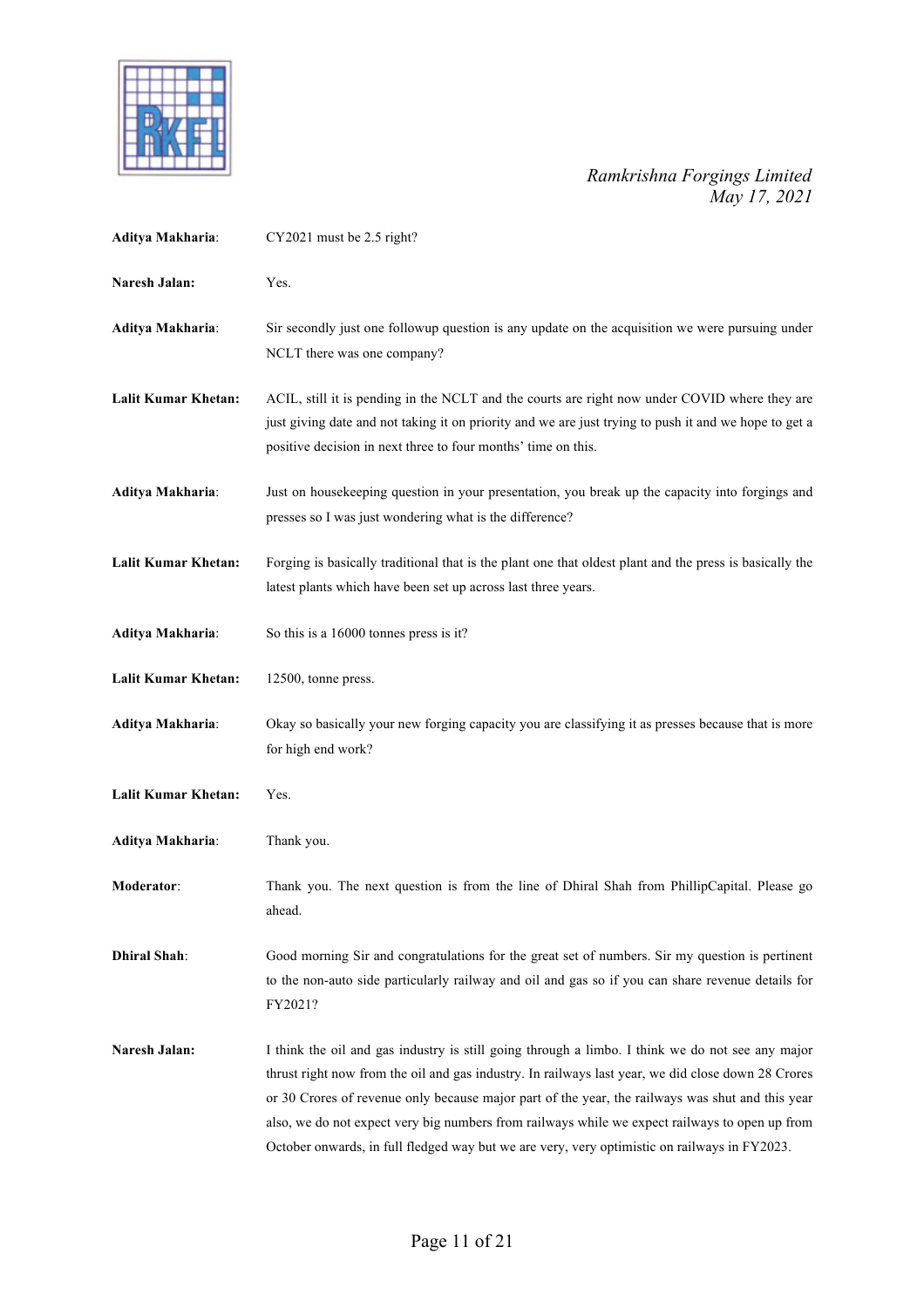

**Dhiral Shah**: I remember earlier you are guiding around Rs.300 Crores kind of revenue from railway by FY2023? **Naresh Jalan:** Yes, capacity is already in place. Capacity is up and running, samples have been approved by railways. Whatever samples we make has been approved. Teeter blocks also have been approved. So now we are just waiting for business to pick up on the railway side. Capacity for achieving Rs.300 Crores plus topline from railways is already in place. **Dhiral Shah**: Okay but you still believe that we can achieve this mark FY2023 end? **Naresh Jalan:** Yes. **Dhiral Shah**: Sir overall capacity if you see which is currently 90% and you are guiding railway Rs.300 Crores you also won order from LCV segments so you feel existing capacity would help us to deliver this kind of a revenue growth? **Naresh Jalan:** The total capacity which has been mentioned is not including railways. Railways, is basically a fabrication capacity, which does not have any tonnage, basically. So that number is not included in the tonnage side of it and in terms of the new business win is basically for light vehicle, which whatever we have won and whatever we are in process of completing it. I think that have been included in the capex and which is going to get completed by August this year and like Lalit is in opening call has already mentioned that around Rs.50 Crores capex which is left to be completed, we will be completed within this money and we are ready with the capacities for completion of, going in terms of completing those orders. **Dhiral Shah**: So this Rs.50 Crores would be for PV right? Naresh Jalan: No. CV and PV. **Dhiral Shah**: Okay an overall capacity will be around 187000 by August? **Naresh Jalan:** Yes. **Dhiral Shah**: Thank you that is it from my side. All the best. **Moderator:** Thank you. The next question is from the line of Karthikeyan from Suyash Advisors. Please go ahead. **Karthikeyan**: Good morning. A couple of things, can you talk about the competitive dynamics also who was the competition against that you won this 25 million of orders?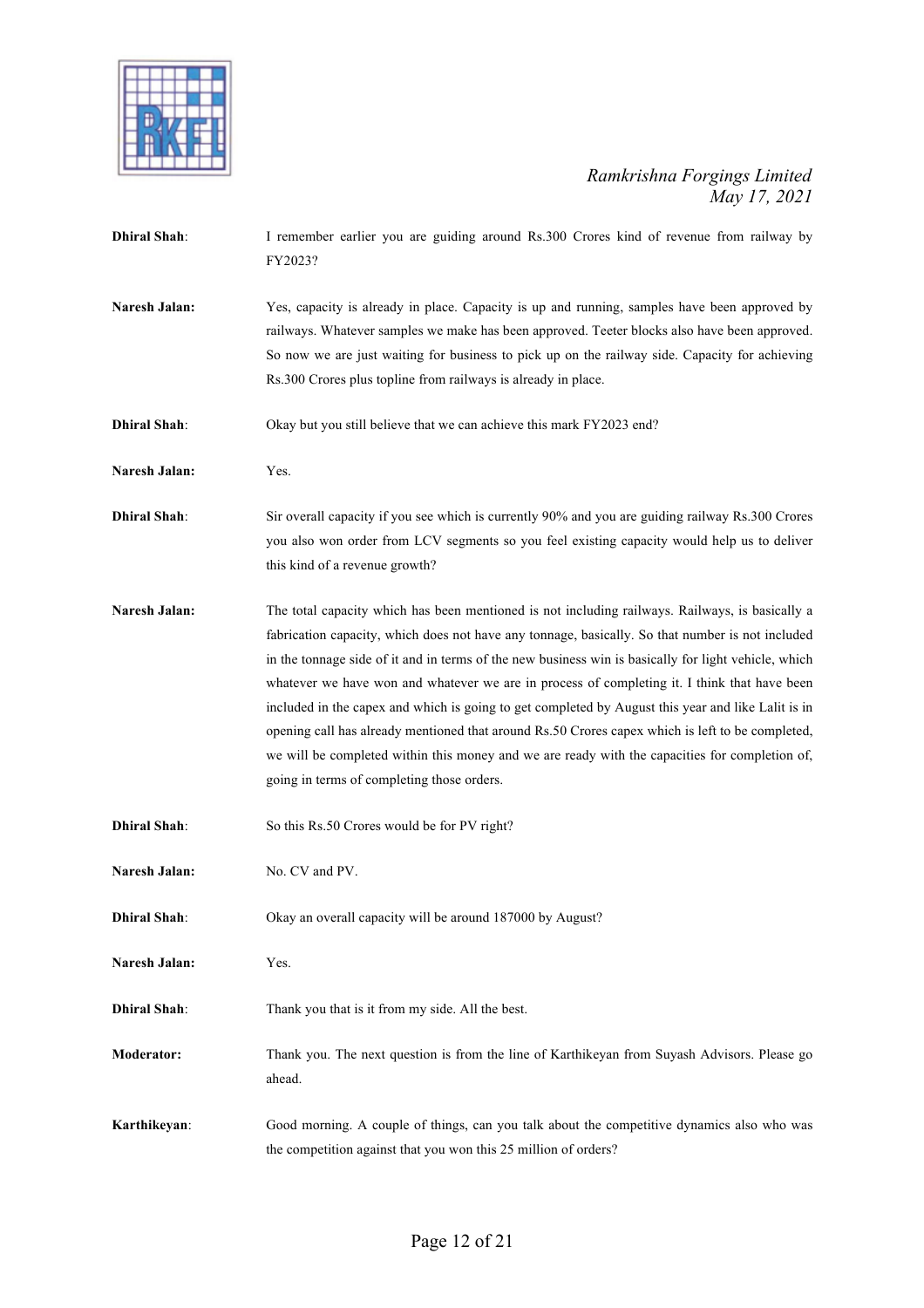

| Naresh Jalan:              | No. I do not think we will be able to mention any competitors name. It is customers call<br>ultimately. We will not be able because in international business, we do not come to know<br>because it is pan globe entire people compete to get these businesses so, we do not basically<br>know who is the competitor in the business. |
|----------------------------|---------------------------------------------------------------------------------------------------------------------------------------------------------------------------------------------------------------------------------------------------------------------------------------------------------------------------------------|
| Karthikeyan:               | But what determines success? How do you win that is really what I am trying to understand?                                                                                                                                                                                                                                            |
| Naresh Jalan:              | Basically, that is the commercial part of it and both technical part of it. We have been able to<br>present ourselves in the way the customer likes, what we are trying to do and what commercially<br>we have been able to show them that is the only way we are winning the business.                                               |
| Karthikeyan:               | And this 25 million can you split up between Europe and North America?                                                                                                                                                                                                                                                                |
| Naresh Jalan:              | It is close to around 17 million to 18 million from North America and 7 million around in<br>Europe.                                                                                                                                                                                                                                  |
| Karthikeyan:               | And how many customers would you currently have in Europe?                                                                                                                                                                                                                                                                            |
| Naresh Jalan:              | As of today, when we speak, after this order wins, we have all the customers who make<br>commercial vehicles.                                                                                                                                                                                                                         |
| Karthikeyan:               | Right and is there strong visibility for growth in these I see that it is only 8% of revenue currently<br>so could you get to say 500 Crores in three years' time?                                                                                                                                                                    |
| Naresh Jalan:              | I do not want to put a number to it. Our marketing people are already on the job like North<br>America has grown for us, now our thrust is in Europe and South America and both places our<br>marketing team is working aggressively to increase our visibility in both the markets.                                                  |
| Karthikeyan:               | Great. One last thing on the financial side, can you comment on the payables number, fairly large<br>numbers?                                                                                                                                                                                                                         |
| <b>Lalit Kumar Khetan:</b> | Yes, payable number at this level of operations payable will be like this only, it will go upper.<br>You can see the number has gone up and there maybe a little moderation, but it will be a quite<br>like this only.                                                                                                                |
| Karthikeyan:               | You will be able to sustain these levels?                                                                                                                                                                                                                                                                                             |
| <b>Lalit Kumar Khetan:</b> | Yes.                                                                                                                                                                                                                                                                                                                                  |
| Karthikeyan:               | Thanks. Best wishes.                                                                                                                                                                                                                                                                                                                  |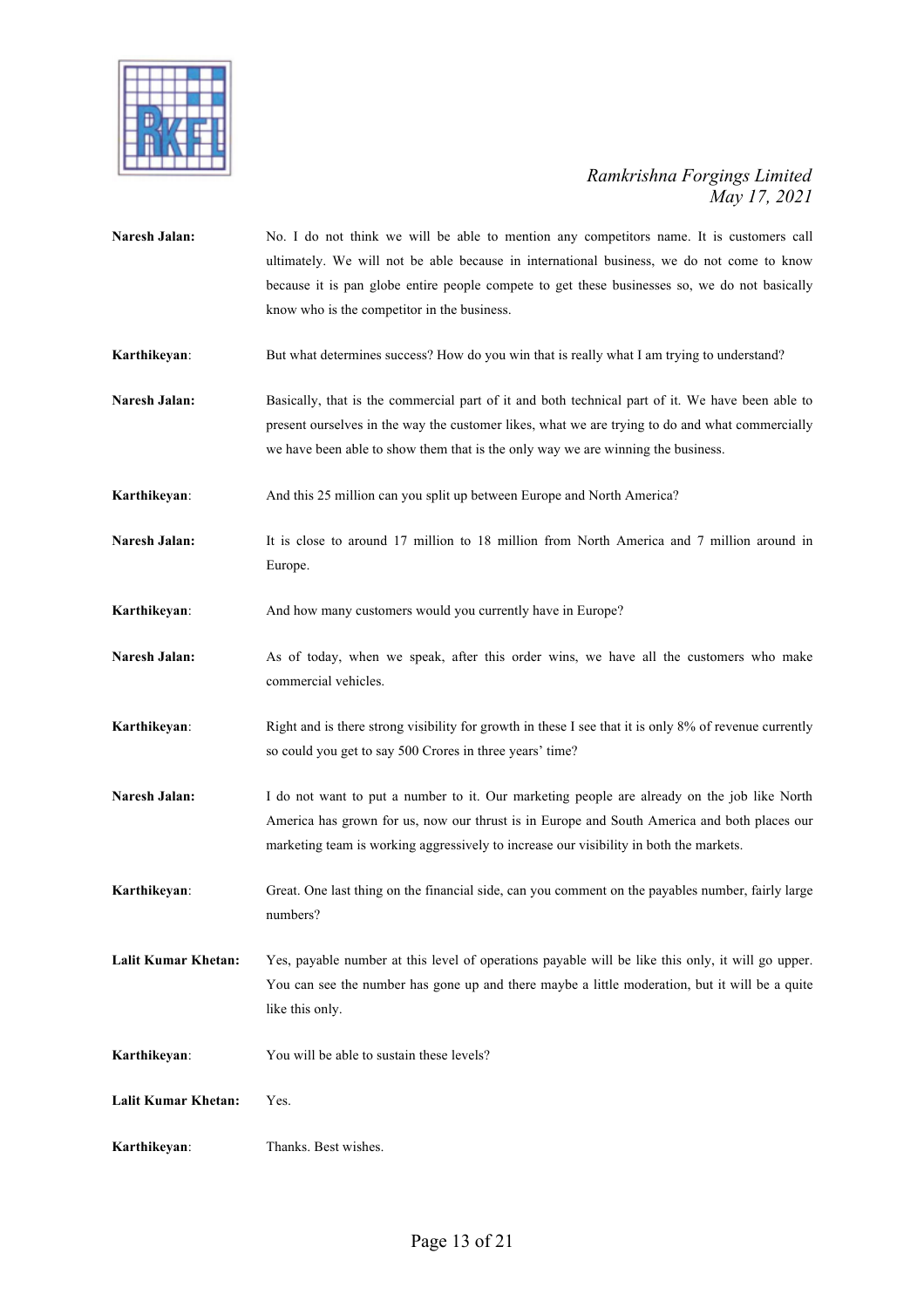

| Moderator:      | Thank you. The next question is from the line of Subrata Sarkar from Mount Intra Finance.<br>Please go ahead.                                                                                                                                                                                                                                  |
|-----------------|------------------------------------------------------------------------------------------------------------------------------------------------------------------------------------------------------------------------------------------------------------------------------------------------------------------------------------------------|
| Subrata Sarkar: | Sir, my question is very specific on the capacity side. So, we are already 92%. For FY2022 what<br>will be the capacity addition or like how much can we ramp up given the normalcy returns back<br>like demand situation if you can share the exact number in terms of tonnage and all these things?                                          |
| Naresh Jalan:   | We will not give to share the exact number, but Lalit has already clarified earlier question.                                                                                                                                                                                                                                                  |
| Subrata Sarkar: | I am talking only about additional capacity, so that we can have.                                                                                                                                                                                                                                                                              |
| Naresh Jalan:   | By August 37000 tonnes will be additional capacity total roughly, so we will be at 187000 tonnes<br>of the avail in this capacity by August.                                                                                                                                                                                                   |
| Subrata Sarkar: | In FY2022, this will be the total capacity addition or there are some other scopes in terms of<br>capacity additions?                                                                                                                                                                                                                          |
| Naresh Jalan:   | This is the total capacity addition which is going to be there by end of FY2022 187000 tonnes is<br>going to be the total capacity.                                                                                                                                                                                                            |
| Subrata Sarkar: | Okay and Sir in terms of capacity utilization, if there is adequate demand like how much can we<br>ramp up like we can go to 100% or something?                                                                                                                                                                                                |
| Naresh Jalan:   | Hypothetically, I think with the demand and with the product mix we can go to 100%, but I have<br>never seen it happening, realistic to 90% to 92% we can go if the market presumes and we are<br>able to clock by the entire market first.                                                                                                    |
| Subrata Sarkar: | In last quarter we are at 92%, so in that sense we are actually right now with our existing capacity<br>we have operated at optimal capacity in last quarter?                                                                                                                                                                                  |
| Naresh Jalan:   | No, 30000 tonnes which you see if you stipulate it into full year, it is only 120000 tonnes, it all<br>depends on the full basically product mix also at the time of demand, so we are looking at 90% of<br>the capacity, but ultimately everything depends on how the demand shapes up and what is the<br>product mix at that period of time. |
| Subrata Sarkar: | That is understood. I am talking about if there is no constraint, I am talking about unless?                                                                                                                                                                                                                                                   |
| Naresh Jalan:   | There are no demand constraints we can go up to 150000 to 160000 tonnes in this year.                                                                                                                                                                                                                                                          |
| Subrata Sarkar: | Thank you Sir.                                                                                                                                                                                                                                                                                                                                 |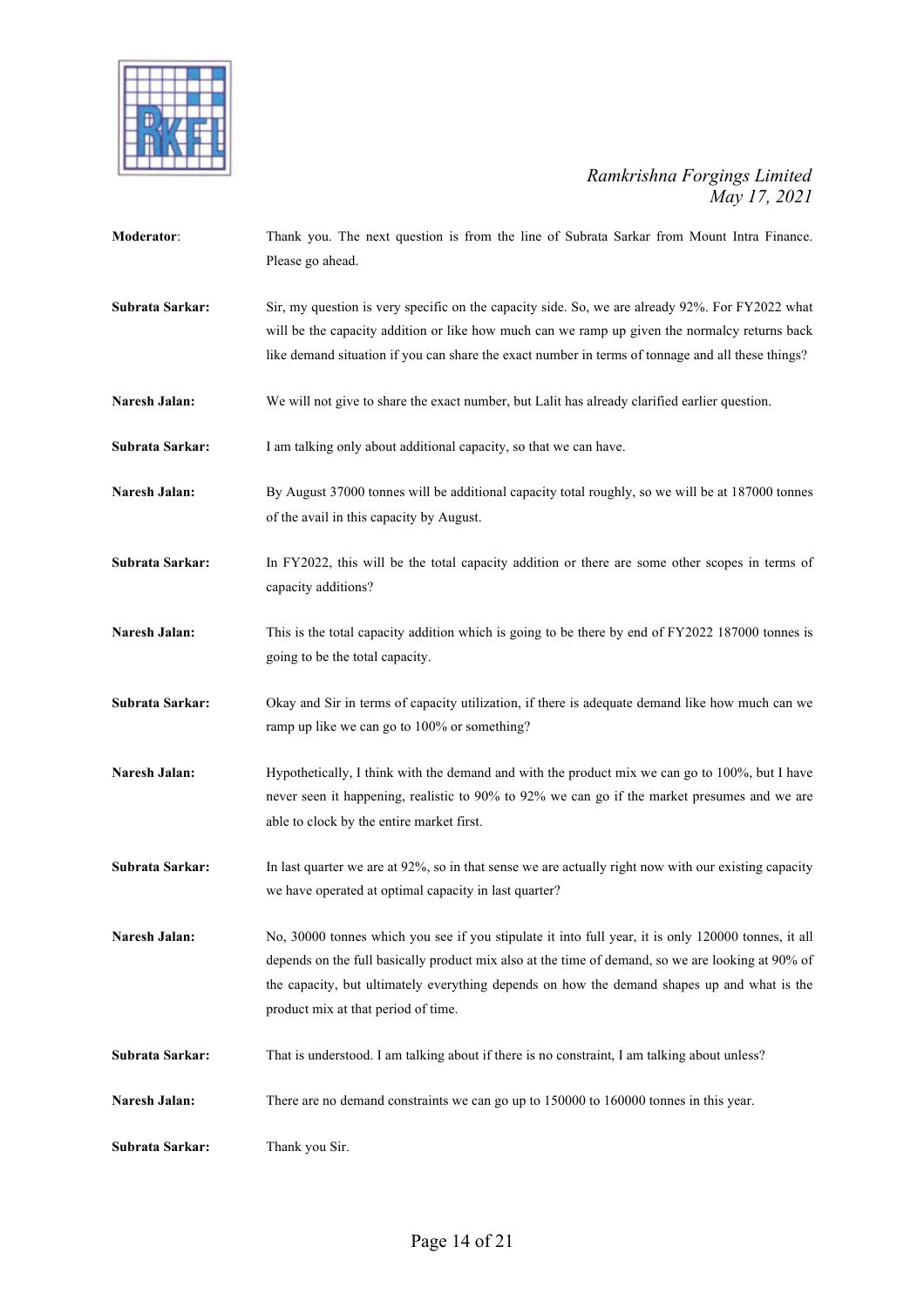

**Moderator:** Thank you. The next question is from the line of Abhishek Jain from Dolat Capital. Please go ahead. **Abhishek Jain:** Employee expenses has gone down significantly, it is just 4.6% of the sales in Q4, is there any lay off of the employees in the past quarter and I just wanted to understand will this run rate be sustainable in the coming year? **Naresh Jalan:** There have been no layoffs because if you see the demand side there is no layoff in the last quarter but if the capacity utilization improve this number is going to remain stable or go down, but we are expecting some wage hikes this year, because we have not given any wage hikes in last two years, so this year there is going to be a some wage hike in absolute number, but in terms of percentage if our volume traction goes up and volume as in terms of demand goes up, in terms of percentage I think it will be still lower side. **Abhishek Jain**: What is the reason of the sharp jump in the other expenses? Is it because of the higher freight charges and will it be continued for the next quarter as well? **Lalit Kumar Khetan:** The sharp jump is due to only higher freight charges on the export side and right now it will continue. **Abhishek Jain:** For the next two quarters, can we assume that other expenses will be on the higher side? **Lalit Kumar Khetan:** It looks so. **Abhishek Jain**: What is the machining capacity out of the total capacity, what you have told that it is 7000? **Naresh Jalan:** Close to about 70% is the machining capacity. **Abhishek Jain**: My last question is related with the defense business, are you looking some opportunity there? Naresh Jalan: No, we are not looking at any defense opportunity. **Abhishek Jain**: Thank you Sir. **Moderator**: Thank you. The next question is from the line of Jeetu Panjabi from EM Capital Advisors. Please go ahead. **Jeetu Panjabi:** Thanks so much for detailed presentation and discussion. So two questions, you talked about US Class-VIII looking good till the end of 2023, can you give us what color you are seeing in the European side, are you seeing European demand turning up and hopefully break ins from our side into that resulting in better numbers coming out of Europe?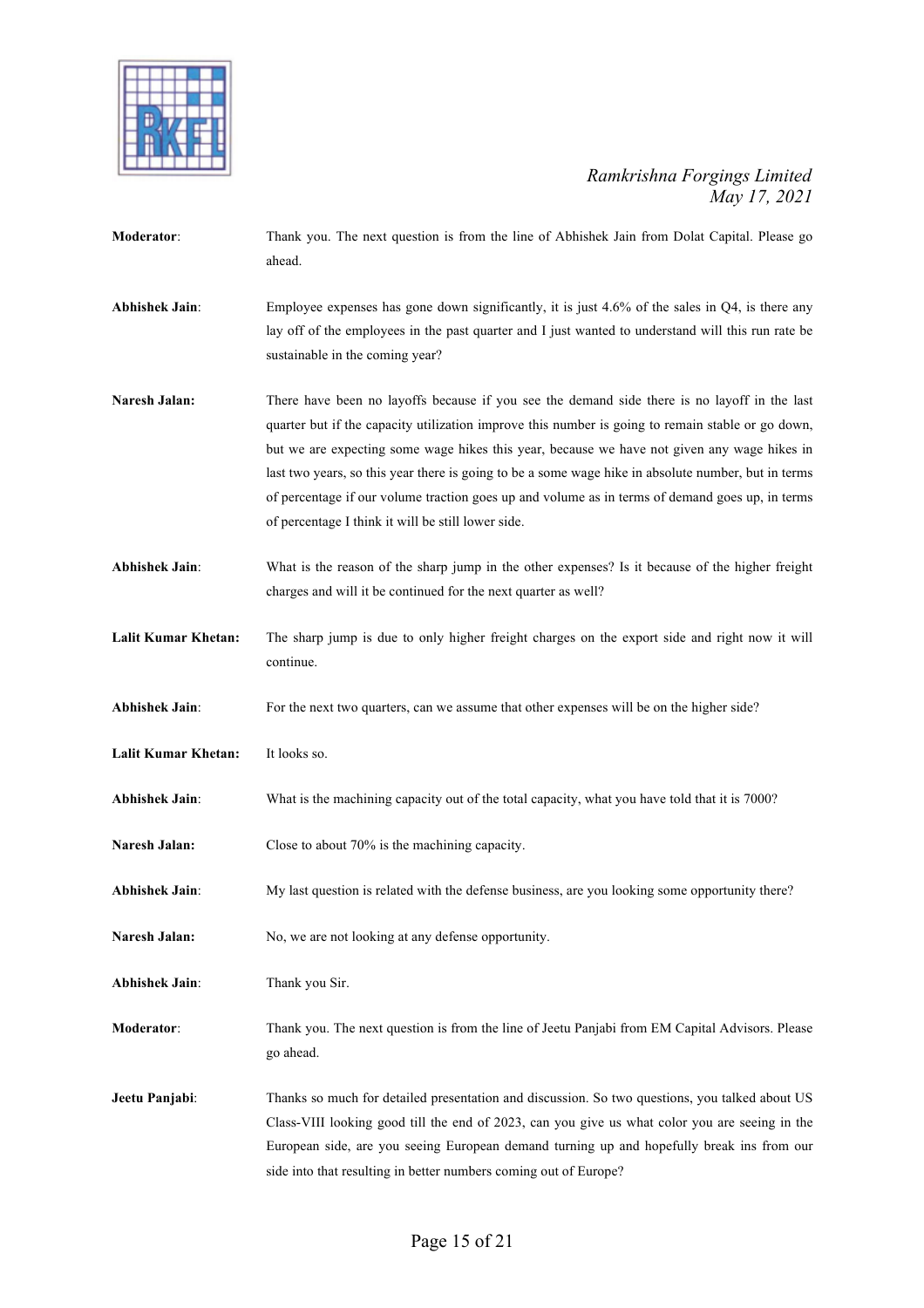

- Naresh Jalan: Europe demand is pretty stable or upper trajectory only. I think we will need to wait for a complete Europe I think while they are commenting that by July they are going to completely open up post vaccination. I think we will need to wait for more clarity post that but as of now it is a sustainable and demand side is very stable and it is looking upwards only, but in terms of numbers, I think it is very difficult to give you numbers as of now looking into the current situation.
- **Jeetu Panjabi:** Second question is this is all steel price hike throughout the world, how much of that dampens demand for products globally in India and the US?
- Naresh Jalan: I do not think with the OEMs able to pass on some of the price increases of steel to the end consumer and with the demand looking so strong. As of now we do not feel there is going to be effect of any steel price increases in the demand side. We will see how this shapes in the next couple of quarters before we can really comment on it.
- **Jeetu Panjabi**: Last question from my side is when the senior management top four five of you all get together to discuss the business hike, outside routine matters, what are the one or two things that is taking most of your attention and time?
- **Naresh Jalan:** Right now most of the time has been taken with the COVID management only, and second is we are looking at considerable reduction in terms of our debt. These are the two things which are in focus right now when the top management discusses how the demand is going to be in the domestic industry with this COVID surge and how long this COVID surge is going to continue, is the welfare of the employees or all our employees, so that they and their family stay safe and secondly how to reduce the debt if the market continues as such in this year.
- **Jeetu Panjabi**: Thank you so much. Really appreciate this.
- **Moderator:** Thank you. The next question is from the line of Vipul S from Reliance Securities. Please go ahead.
- **Vipul S:** Thank you Sir for taking my question once again. Sir, I have question again on order win, you highlighted new order from every side primarily, anything similar on the M&HCV side either from India or from North America or any new client addition on the M&HCV side?
- Naresh Jalan: There is nothing significant to inform to the investors right now on M&HCV side.
- **Vipul S:** Second is on the new order wins again I am not asking about the exact number, but directionally in terms of margins where do you see this new order wins margin either be at par or slightly u better#?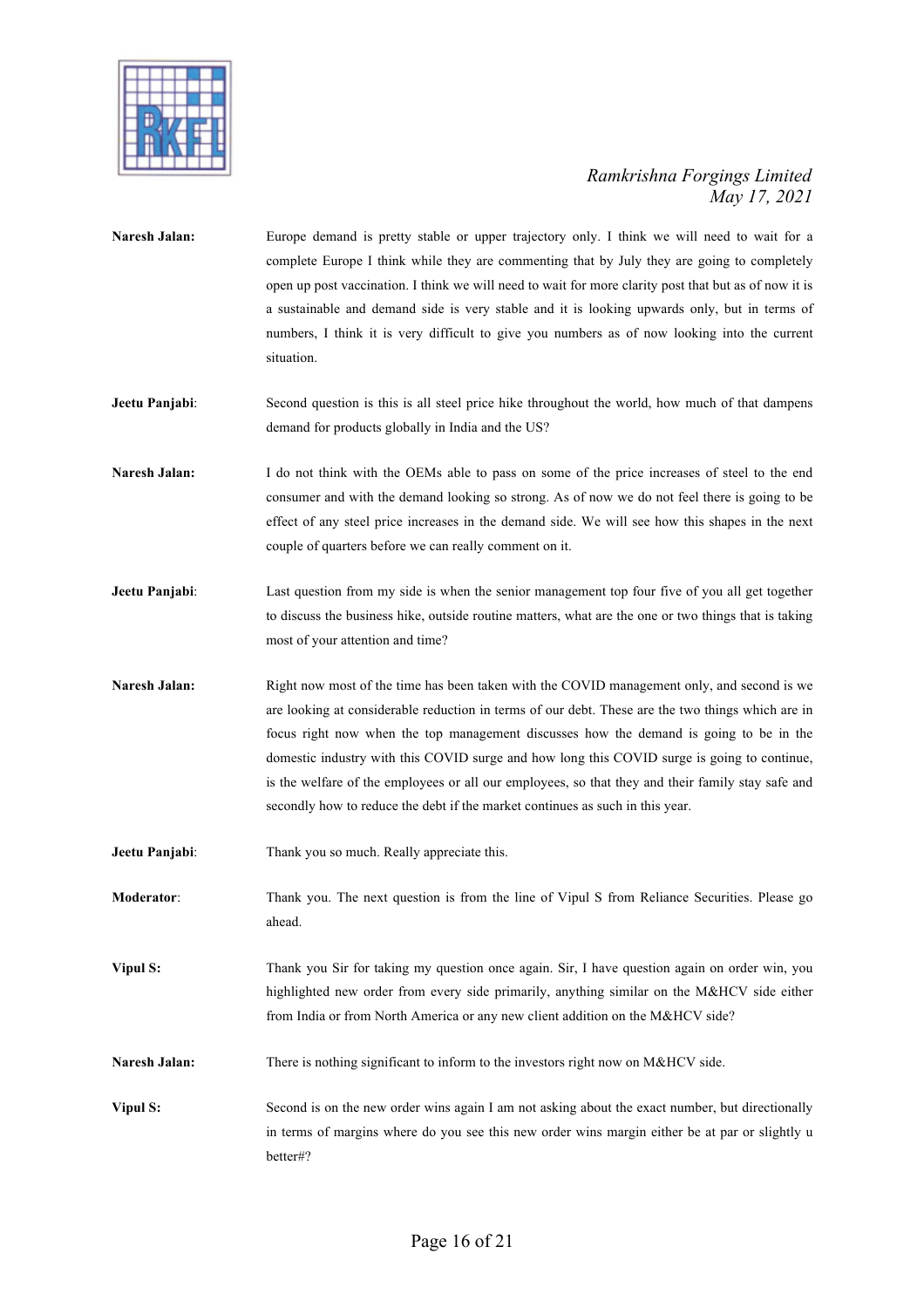

- **Naresh Jalan:** I think this is going to be slightly better, because this is entirely exports and our first major entry into the segment, if the margins and volume looks pretty good for us.
- **Vipul S:** Despite you slower ramp up initially, we do not see any margin dilution?
- Naresh Jalan: No, we do not see any margin dilution going forward.
- **Vipul S:** Sir, lastly on this non-auto side, apart from railways, anything meaningful we are expecting from non-auto side in the next two, three years?

Naresh Jalan: Non-auto side, actually we are doing a lot of activities right now with the tractor and the earthmoving equipment, but we are treating that into auto sector itself, so I do not think anything significant is going to come in non-auto except these two.

**Vipul S:** Thank you.

**Moderator:** Thank you. The next question is from the line of Prabhat Anantharaman from B&K Securities. Please go ahead.

**Prabhat Anantharaman**: Thanks. Sir, you did mention that the underlying demand is a little strong with the domestic M&HCV segment and that in the next 15 days is the spotlight, we will see trends stabilizing with the multiple opex. My question was could you share some thoughts on what is the current inventory level in the system because that will give a fair idea of how it would get consumed and the new production starts coming out in the market?

- **Naresh Jalan:** Basically we are also working on presumptions. Basically to say very clearly that fortnight there will be extremely dependent. We are not trying to say any numbers. We think that in the next fortnight the market, with the COVID numbers what we have seen in the previous week and reported and how things are going pan India, we see that in the next or by this month end, we at least look at the dealership to open up and the manufacturing facilities of the OEM as well as the ancillaries to open up and the oxygen demand to stabilize in the week and you start using oxygen. That will give an impetus to the new vehicles. In terms of what is the vehicle inventory at the dealer or the factory end, I think it is extremely difficult right now to give a number to it because it is extremely volatile right now.
- **Prabhat Anantharaman**: But directionally, could you give a guidance, is it higher than the normal average or lower than that?
- Naresh Jalan: I think most of the ancillaries are closed, so a lot of vehicles are standing in the OEM side because of non-availability of few parts, so it is extremely difficult to give what is the pipeline of inventory is very, very difficult to shift to rear end it is extremely difficult to give those numbers.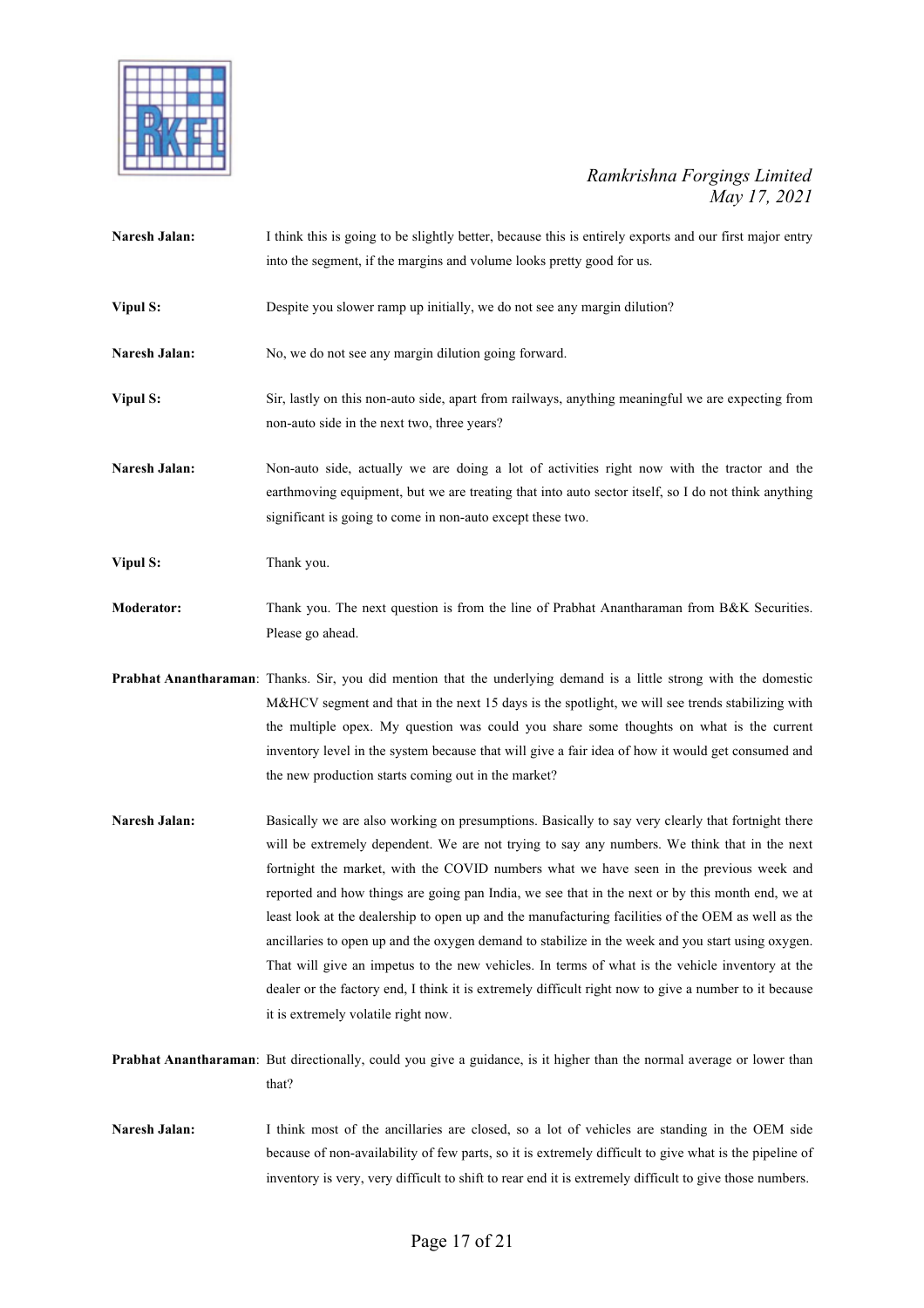

**Prabhat Anantharaman**: Bulk of the inventory is currently in the WIP stage rather than finished good stage?

| Naresh Jalan:                                    | Probably we feel so.                                                                                                                                                                                                                                                                                                                                                                                                                                                                                                                                                                                            |
|--------------------------------------------------|-----------------------------------------------------------------------------------------------------------------------------------------------------------------------------------------------------------------------------------------------------------------------------------------------------------------------------------------------------------------------------------------------------------------------------------------------------------------------------------------------------------------------------------------------------------------------------------------------------------------|
| Prabhat Anantharaman: That is all it. Thank you. |                                                                                                                                                                                                                                                                                                                                                                                                                                                                                                                                                                                                                 |
| Moderator:                                       | Thank you. The next question is from the line of Ritwik Bhattacharjee from Khambatta<br>Securities. Please go ahead.                                                                                                                                                                                                                                                                                                                                                                                                                                                                                            |
| Ritwik Bhattacharjee:                            | A quick question there; is there a possibility of the semiconductors shortage situation dragging<br>out for a longish period of time and possible impact of that on closing of interesting orders?                                                                                                                                                                                                                                                                                                                                                                                                              |
| Naresh Jalan:                                    | Semiconductor shortage I think is not playing an active role in terms of M&HCV but while yes<br>there is a difficult situation right now in Europe as well as US but what we heard from OEMs<br>that manufacturing facility in Japan which was not able to produce has come back to production<br>and in the next three to four months things should stabilise for them. Probably that is the reason I<br>said that Q3 onwards, we should see much better numbers in Class-VIII trucks both in Europe<br>and in US.                                                                                             |
| Ritwik Bhattacharjee:                            | Thank you very much.                                                                                                                                                                                                                                                                                                                                                                                                                                                                                                                                                                                            |
| Moderator:                                       | Thank you. The next question is from the line of Sanjay Dam from Old Bridge Capital. Please go<br>ahead.                                                                                                                                                                                                                                                                                                                                                                                                                                                                                                        |
| Sanjay Dam:                                      | Thank you so much for taking my question. Would really appreciate if we could get some colour<br>on the receivables and payables days between March 31, 2020 and March 31, 2021? The payable<br>days have really gone up a lot. So, if we could get specifically some colour on the payables? That<br>would help us in really understanding the sustainability of the working capital?                                                                                                                                                                                                                          |
| Naresh Jalan:                                    | Sanjay on the payable side, certainly we have been able to stretch a little bit from the creditors on<br>the payables but again raw material side, it is always 90-days payment terms, so it remains like<br>that. If you compare year-to-year it is not like an apple-to-apple because again, earlier I also said<br>that the turnover has gone up in the last two quarters and last year it was consistent around 250<br>Crores or 270 Crores throughout the year. So, numbers are looking high in terms of if you<br>compare year-to-year. If you compare last quarter only then it should be a little down. |
| Sanjay Dam:                                      | So, far as the receivables minus payables day is concerned, how should we look at it Sir? Your<br>inventory is pretty okay?                                                                                                                                                                                                                                                                                                                                                                                                                                                                                     |
| <b>Lalit Kumar Khetan:</b>                       | Debtor is also pretty okay. If you look at the 59 Crores, last year number there was no Tata<br>Motor bill discounting number in the last year because all the money from Tata Motor has come                                                                                                                                                                                                                                                                                                                                                                                                                   |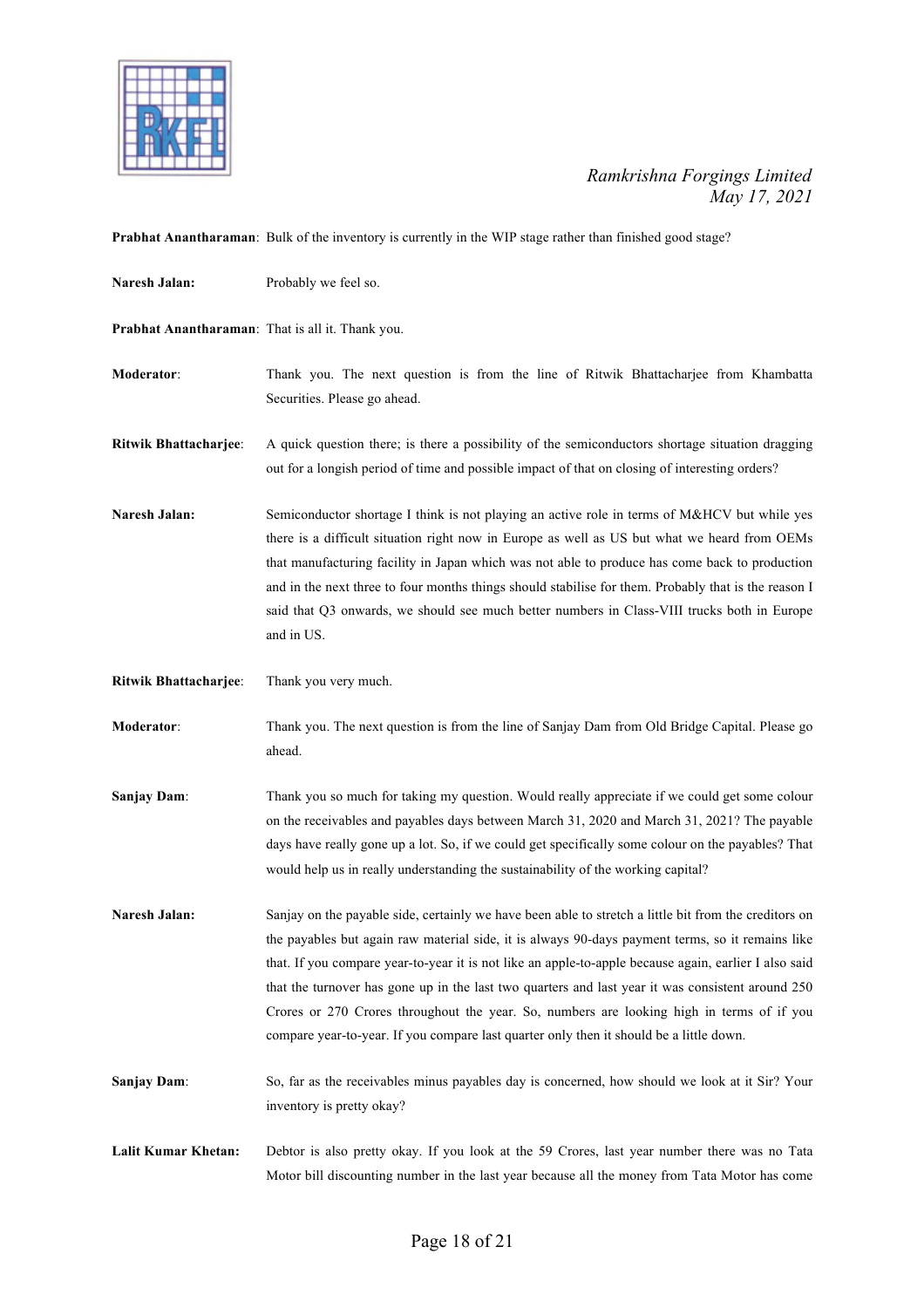

due to lockdown. There was no outstanding in debtor, which we was already 68 Crores. So, if you look at the last year total debtors it was 302 Crores and that was around more than three months of debtor. If you look at this quarter also it is around three months of debtors only.

**Sanjay Dam**: Payables how should we look at it?

**Lalit Kumar Khetan:** Payables maybe a little bit moderation from here on but we will be looking at this kind of number, if we look at the payables. If you look at the 400 Crores kind of turnover, we can remain at that payable level at this level.

**Sanjay Dam:** 400 Crores, right?

**Lalit Kumar Khetan:** Yes.

**Sanjay Dam:** That is very helpful. Thank you so much and wish you all the best.

**Moderator:** Thank you. The next question is from the line of Basudeb Banerjee from Ambit Capital. Please go ahead.

**Basudeb Banerjee**: Thanks Sir. Just wanted to understand many competitors are showing their capabilities in terms of differential views or differential units and we also. So, you also will anyhow keep aiming for that and focusing on parts per vehicle as you said, so any capabilities in terms of differential since we are actively servicing?

**Naresh Jalan:** Mr. Banerjee I think we will not be able to specifically say the component or particular assembly, but like I have said already we are looking at first started from forgings, gradually to machining and now to assemblies. We are also gradually improving in terms of going up the value chain in terms of getting into assemblies.

**Basudeb Banerjee:** Any progress as a few quarters back you were highlighting that you were also focusing on touching the entire forging efforts. So, railways you have highlighted, so can you highlight the project in terms of passenger vehicles?

Naresh Jalan: Yes, we have a major thrust in passenger vehicles and I think our capacity is going to be in place by August 2021 and you will be able to see the numbers in passenger vehicles from third quarter onwards.

**Basudeb Banerjee:** Both the exports and domestic focus or any specific?

Naresh Jalan: Both export and domestic focussed.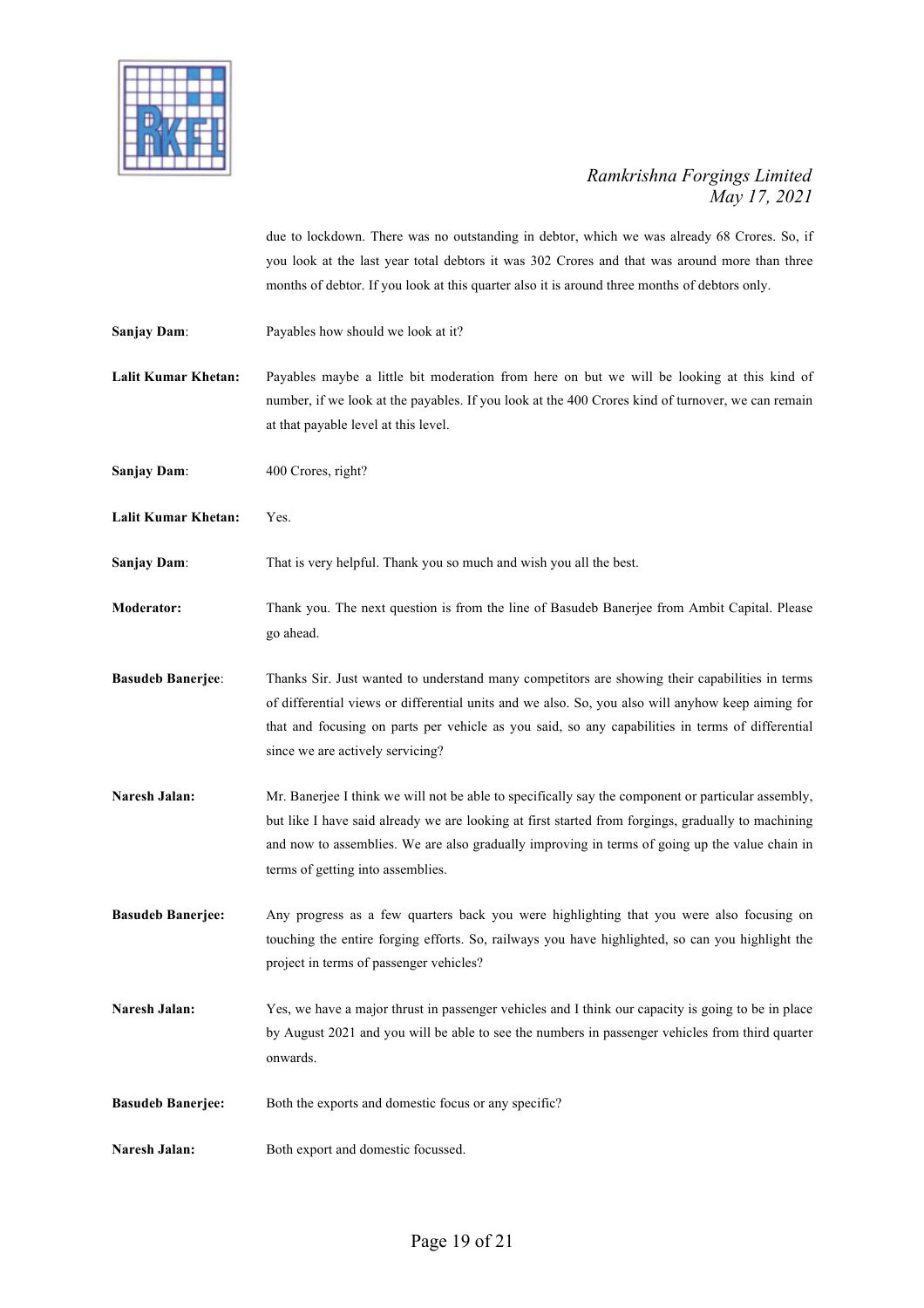

| <b>Basudeb Banerjee:</b> | That is good. Thank you.                                                                                                                                                                                                                                                                                                                                                                                                                                                                                            |
|--------------------------|---------------------------------------------------------------------------------------------------------------------------------------------------------------------------------------------------------------------------------------------------------------------------------------------------------------------------------------------------------------------------------------------------------------------------------------------------------------------------------------------------------------------|
| Moderator:               | Thank you. The next question is from the line of Rishabh Makhija an individual investor. Please<br>go ahead.                                                                                                                                                                                                                                                                                                                                                                                                        |
| Rishabh Makhija:         | Thank you for taking my question. Congratulations on a good set of numbers. Sir, just one small<br>question on the new order win that you highlighted, which will come in FY2023. This \$27<br>million of revenue which you guided will this be on an annualized basis over or would it<br>continue for the next three years after FY2023 or five years? Or is it just a onetime contract?                                                                                                                          |
| Naresh Jalan:            | It is a five-year contract annualized \$27 million of business. It is a five year contract.                                                                                                                                                                                                                                                                                                                                                                                                                         |
| Rishabh Makhija:         | And you expect this to continue even after the five years, do you expect to keep getting orders?                                                                                                                                                                                                                                                                                                                                                                                                                    |
| Naresh Jalan:            | I cannot comment beyond five year right now. Whatever contracts, we have got is for FY2023<br>starting and for five years and beyond that we will need to see as we approach those times. We<br>have not yet spoken on with the customers. So, we cannot say right now because it is a five year<br>contract.                                                                                                                                                                                                       |
| Rishabh Makhija:         | Thank you Sir. That is it from my side.                                                                                                                                                                                                                                                                                                                                                                                                                                                                             |
| Moderator:               | Thank you. The next question is from the line of Kush Joshi from Kitara Capital. Please go<br>ahead.                                                                                                                                                                                                                                                                                                                                                                                                                |
| Kush Joshi:              | Thank you for giving me the opportunity. Sir, I just want to understand that how much capacity<br>you will be adding for passenger vehicles in tonnage terms?                                                                                                                                                                                                                                                                                                                                                       |
| Naresh Jalan:            | No, we have not given any specific market number capacity. In terms of capability yes we will be<br>able to make passenger vehicle components going forward from August onwards, but we have<br>not earmarked any capacity. We will look at whatever options we get from customers, we are<br>looking at all options and to engage our capacities. So, whether it is M&HCV, CV, LCV or<br>passenger vehicles, whatever business is lucrative and we get to occupy our equipments, we will<br>go ahead and do those. |
| Kush Joshi:              | My second question is with respect to a couple of quarters back, you had entered South American<br>markets, so how are the markets looking like and when will you start getting orders from that<br>particular market?                                                                                                                                                                                                                                                                                              |
| Naresh Jalan:            | We have already started shipping our materials from last two quarters to the South American<br>market and I think market is doing well, but as India is stuck with COVID second wave, you are                                                                                                                                                                                                                                                                                                                       |